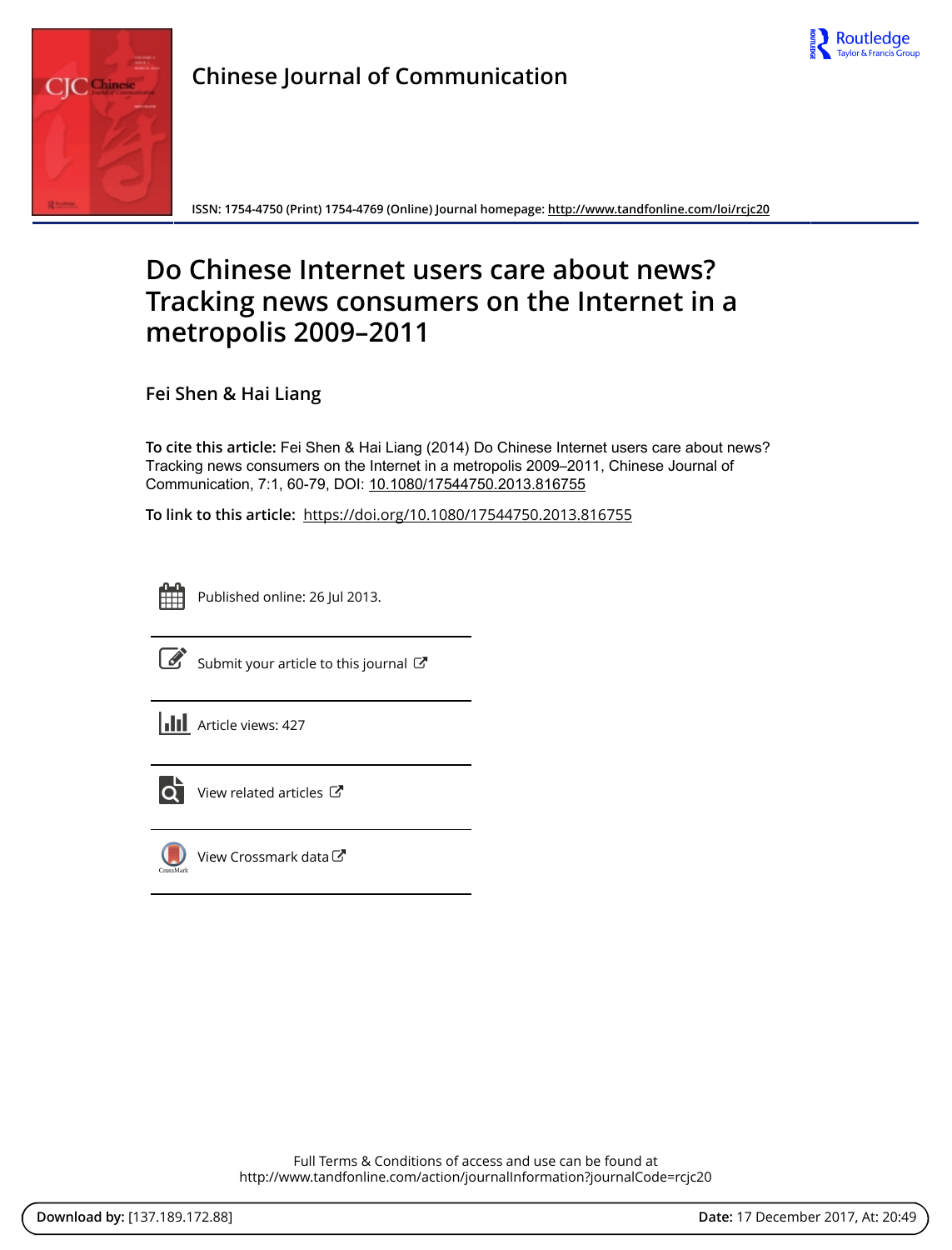# Do Chinese Internet users care about news? Tracking news consumers on the Internet in a metropolis 2009 – 2011

Fei Shen[\\*](#page-1-0) and Hai Liang

City University of Hong Kong, Hong Kong

This study aims to explore the patterns and trends of Internet news use in a Chinese metropolis, Shanghai. By analyzing news webpage browsing data from three selected months in 2009, 2010, and 2011, we seek to present some evidence other than self-report data, which were widely used in past research but subject to the influence of memory limitation and social desirability. Our findings are: First, Internet users in Shanghai paid more attention to soft news, and finance and economy news, than to social and political news both in terms of visit times and visit duration. Second, news page visits and the amount of time people spent on reading news online suggest clear monotonic growth across all categories of news content over a three-year period. Third, despite the growing amount of visits and time used for online news, the proportion of visits and time devoted to news viewing to total webpage visits and time spent online decreased significantly. However, "social and political news" and "finance and economy news" did not experience any decline. Finally, existing gaps were identified between different demographic groups in terms of news reading frequency online, but no clear trends were identified concerning how the gaps developed over time.

Keywords: Internet news use; China; civic culture; user tracking data

As of June 2011, the number of Internet users in China has reached 4.85 billion with a penetration rate of  $36.2\%$ .<sup>[1](#page-16-0)</sup> The rapid expansion of the Internet has spurred many theorists and China watchers to deliberate on the possible social changes attributable to new communication technology (Kalathil & Boas, [2003](#page-18-0); Tai, [2006](#page-19-0); G. Yang, [2003a](#page-19-1), [2003b,](#page-19-2) [2003c;](#page-19-3) Zheng, [2007;](#page-20-0) Y. Zhou, [2006](#page-20-1)). Online political discussion, collective action, and public sphere are a few keywords frequently seen in academic writing and popular media discourses. They form part of the academic concepts that no doubt deserves serious examination. A fundamental antecedent to this online political discourse and action is information intake, without which one cannot effectively participate in civic and political activities. Even though the production of news in Chinese cyberspace is regularly censored and heavily regulated, patterns of news consumption online – in particular, social and political news – are worthy of exploring. Knowing how Chinese people use online news could help us to understand the change of civic culture taking place in China.

The purpose of the current study is to zero in on a basic indicator of civic culture that has evaded rigorous examination: Internet news use, or broadly termed, informational use of the Internet. Informational use of the Internet has been shown to

<span id="page-1-0"></span><sup>\*</sup>Corresponding author. Email: [shenfei1010@gmail.com](mailto:shenfei1010@gmail.com)

*q* 2013 The Centre for Chinese Media and Comparative Communication Research, The Chinese University of Hong Kong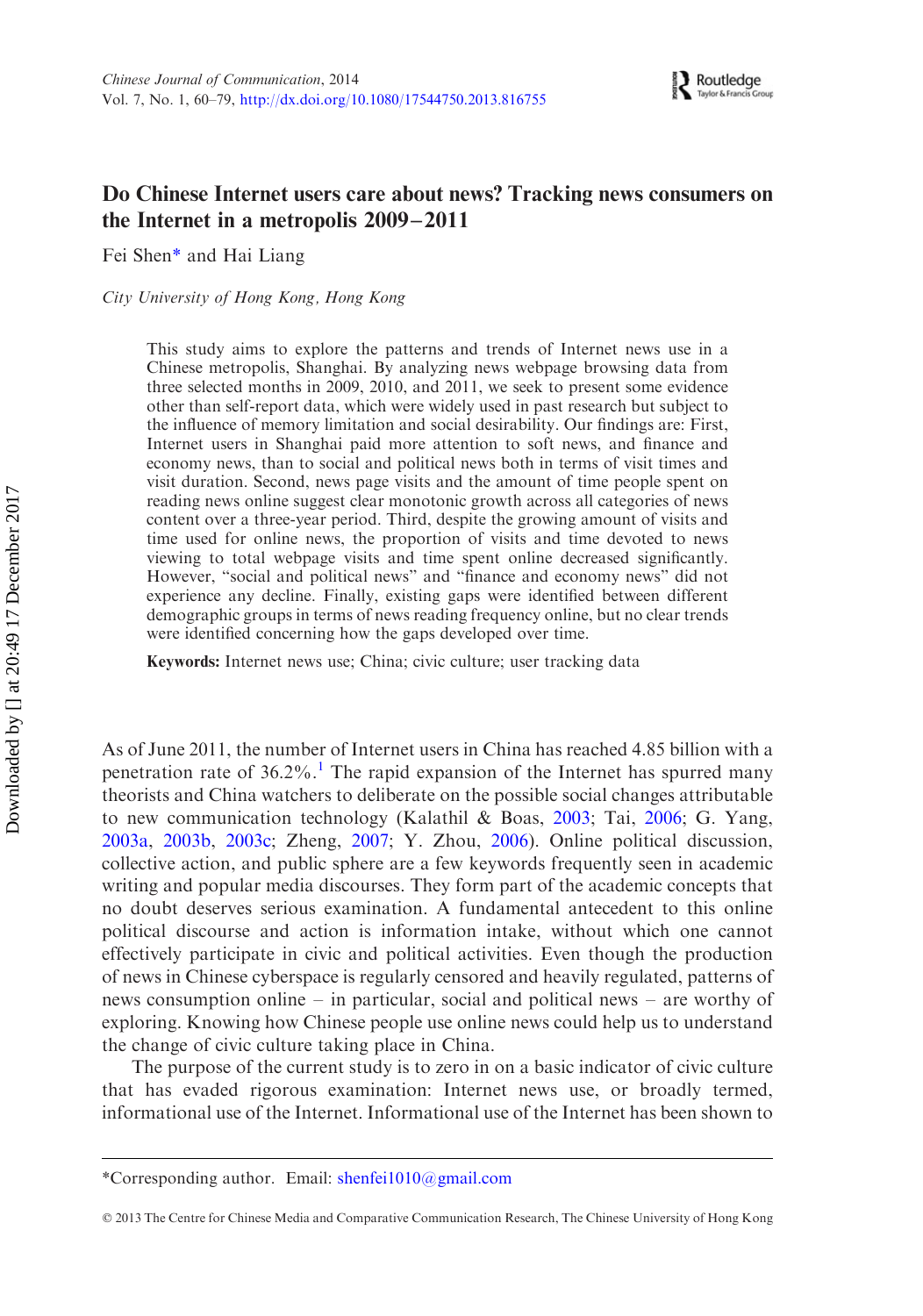be related to political efficacy, political knowledge, and political participation. As for studies with data collected in China, frequent Internet news users were found to be more likely to express themselves online (Shen et al., [2009](#page-19-4)) and to perceive a more pluralistic opinion climate (Wang, Guo, & Shen, [2011](#page-19-5)). However, tying Internet news use to outcomes at the individual level does not offer answers to questions at the macro and aggregate levels. As Chinese portal websites have become more commercialized since the early 2000s, are people reading more or less news online than before? What are the possible explanations for the increase or decrease? Among different websites as news sources, what are the most popular sites, commercial portal sites and government-owned news sites?

#### Literature review

The existing body of research on the Internet in China tends to cluster around three prototypical methods: case studies (Ma, [2008](#page-18-1); Tang & Bhattacharya, [2011](#page-19-6); K. C. C. Yang, [2010](#page-19-7); Yu, [2006\)](#page-20-2), web content and discourse analysis (Tang & Yang, [2011](#page-19-8); Yang, [2003a](#page-19-1); X. Zhou, [2009\)](#page-20-3), and surveys (Guo & Feng, [2012;](#page-18-2) Mou, Atkin, & Fu, [2011](#page-18-3); Shen et al., [2009;](#page-19-4) Shen et al., [2011;](#page-19-9) B. Zhou, [2011\)](#page-20-4). Very few have employed user tracking data (see Tewksbury, [2003](#page-19-10) for an example), which have advantages over selfreport data in many aspects.

The current study assesses the dynamics and development of Internet news use in one of the biggest Chinese metropolises, Shanghai. We first introduce monitorial citizen theory, a normative theory that expects citizens to fulfill their citizenship duties by paying attention to news. We then provide background information on news production in Chinese cyberspace. A central question at issue relates to the audience's preference between soft news and hard news – a tug of war between "curiosity in less controlled information" and "a natural inclination toward entertainment". Making use of Internet user tracking data collected over a three-year span in Shanghai, we show how much attention Chinese netizens devoted to different types of news information, how attention waxed and waned during the three years, and how individuals of diverse demographic features consumed news differently.

### Monitorial citizen theory and an authoritarian regime

Informed participation is theorized to be a crucial feature of a healthy democracy. Delli-Carpini and Keeter [\(1996](#page-17-0)) expect citizens to retain factual knowledge about various aspects of politics. Downs [\(1957\)](#page-17-1) and Popkin ([1991](#page-19-11)) have a more relaxed view that considers political information shortcuts valuable. Schudson ([1998](#page-19-12)) deems that citizens should be knowledgeable about acute problems appearing in newspaper headlines. Although political scientists disagree on how much information one should acquire, the consensus is that citizens are expected to fulfill their duty of being a monitorial citizen by obtaining information about public issues and using that information in their political decisions (Berelson, [1952](#page-17-2); Zaller, [2003](#page-20-5)). News consumption is one of the direct causes of the increase in civic and political knowledge (Eveland et al., [2005\)](#page-17-3).

Even in authoritarian regimes, citizens are expected and sometimes encouraged to keep abreast of current affairs. The "education" function of the mass media in Leninist theory constitutes an important mechanism of social control, pushing the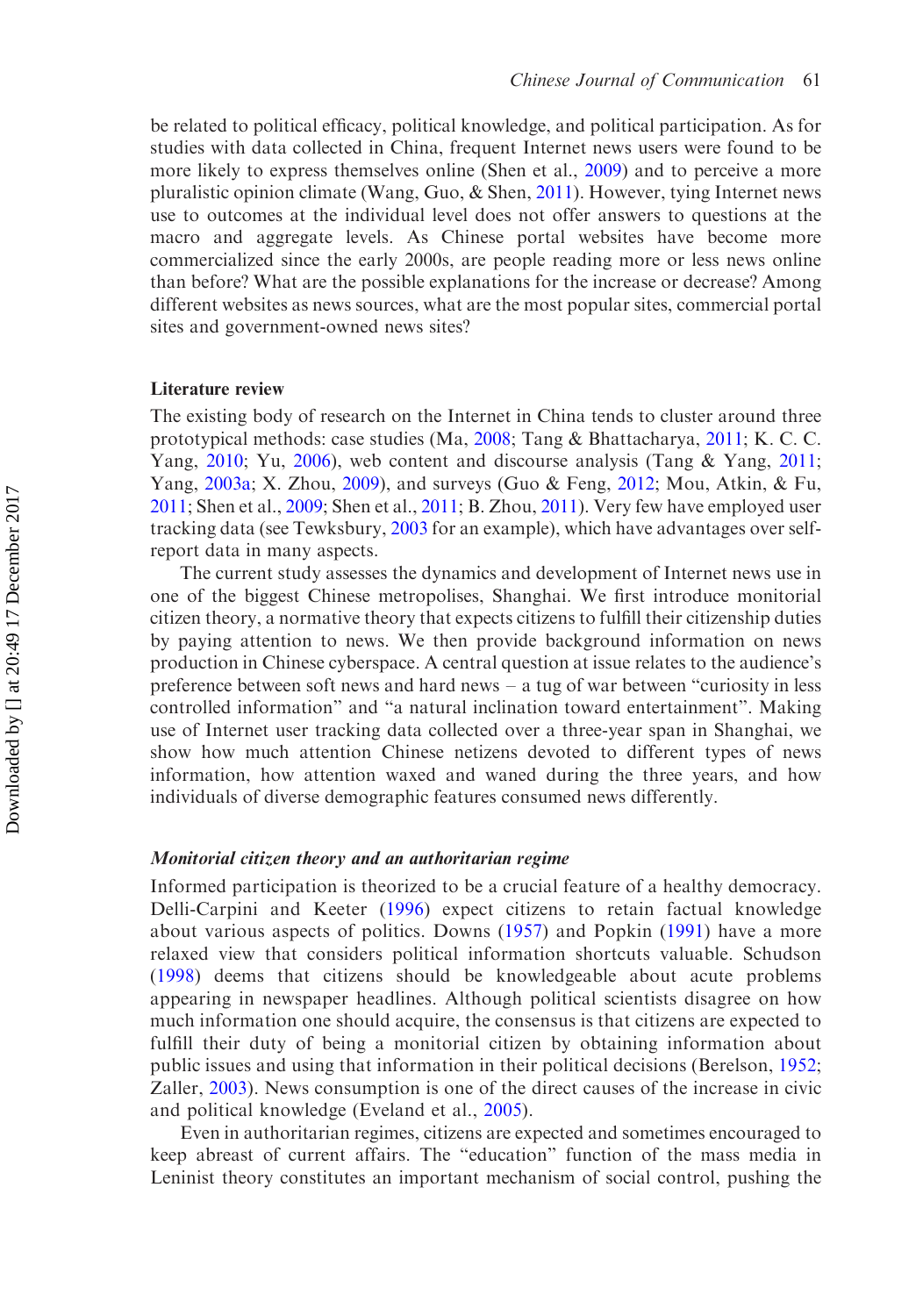audience to adopt interpretative frameworks offered by the strictly controlled media outlets. For fear that massive amounts of entertainment programs may erode the "socialist values" of the country, the Chinese government in 2011 ordered provincial-level television stations to increase the airing time of news programs<sup>[2](#page-16-1)</sup> to tame the overly promoted entertainment programs such as game shows, dating shows, and singing audition shows. Furthermore, it is widely known that the Chinese government imposes constant control over traditional news media (Q. L. He, [2005](#page-18-4)). Traditional media content is strictly controlled compared with that carried by newer communication platforms in China (Lee, [1990](#page-18-5); Zhao, [1998](#page-20-6)). Although the marketization reform in the 1990s has changed the pure party propaganda model (Lee, He, & Huang, [2006\)](#page-18-6), politically sensitive issues still receive the toughest editorial treatment at all times. Since political pluralism continues to be resisted by those in power (Goldstein, [1995](#page-17-4)), the fundamental role of the media in China remains consolidating the party leadership (Brady, [2008\)](#page-17-5) through running a "Party Publicity Inc." (Z. He, [2000;](#page-18-7) Lee et al., [2006\)](#page-18-6). In short, the Chinese government encourages the public to learn about news, but only the news "produced and approved" by the government-controlled media outlets. However, the coming of the Internet altered the media landscape. People today can obtain information from cyberspace.

#### Online news in Chinese cyberspace: pushing the boundary

Unfortunately, Internet news does not escape the heavy-handed management of the government (Harwit & Clark, [2001](#page-18-8)). According to the "Internet News Information Service Regulation<sup>[3](#page-16-2)</sup>" (hulianwang xinwen xinxi fuwu guanli guiding) – the law that regulates agencies publishing news online in China – there are three types of legitimate and legal news-carrying websites. The first category is news agency-owned websites, whose service is to publish news information already published in traditional media outlets (e.g., the online version of Xinmin Evening News: [http://xmwb.news365.com.](http://xmwb.news365.com.cn/)  $cn/$ ). The second category is government-owned portal websites, whose service is to publish news information not published via traditional media outlets, for example, [Eastday.com](http://Eastday.com) ([www.eastday.com\)](http://www.eastday.com). The third category is portal websites owned by private companies, such as [Sina.com,](http://Sina.com) [Baidu.com](http://Baidu.com), [Sohu.com](http://Sohu.com) and [Tencent's QQ.com](http://Tencent's QQ.com). The three types of organizations differ in their levels of commercialization and journalistic autonomy (Zhang & Tao, [2010\)](#page-20-7). The former two types of websites are almost the handmaiden of the government. Since these institutions already have a rigorously controlled routine of news production in place, they are allowed to have their own reporters who can travel out of the newsroom to conduct interviews and cover news stories. In sharp contrast, commercial portal sites need to apply for a license for reposting news articles authored by government-owned media institutions. These institutions can only serve as "news aggregators": they have no "interview rights" and are not allowed to cover their own stories by conducting interviews.

He and Zhu ([2002\)](#page-18-9) studied 94 online newspapers in 1999 and found that news websites then were in a primitive stage of development and the difference between online newspapers and their print versions was not significant. At that time, the production of news online seemed to strictly follow the regulation of the government: online news content was simply a replica of the news offline. Market forces have played a role in transforming the business. The top three portal website companies (Sina, Netease, and Sohu) issued IPOs in 2000. In 2003, they began to make a profit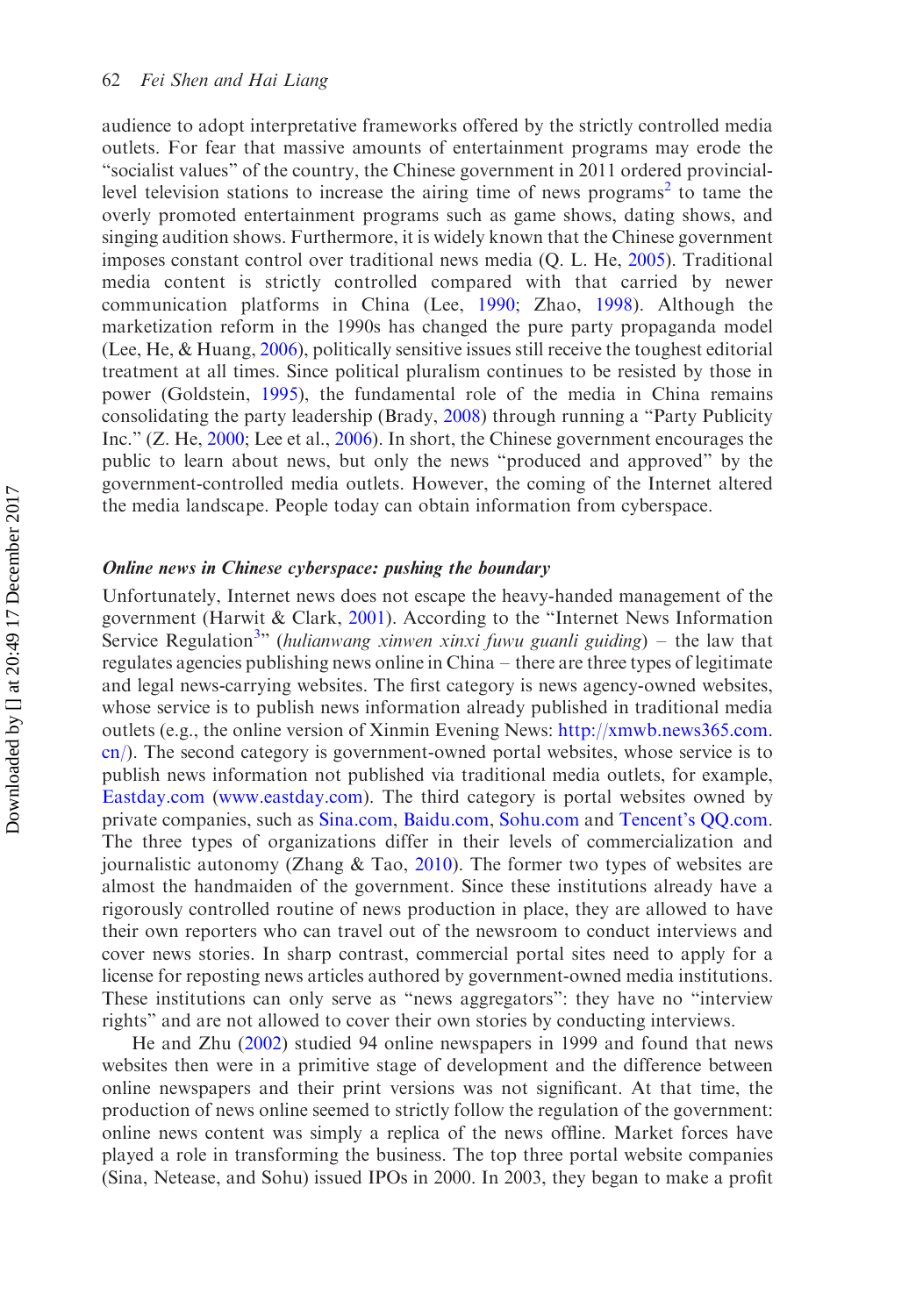(Liu, [2005](#page-18-10)). Fierce competition in the private sector has become a major force pushing the boundary of online news services in China. Most of the time, private portal websites respond more swiftly to news events than government-owned websites (Fu  $\&$ Zhou, [2007\)](#page-17-6). A comparison between Sina's and Netease's news stories in 2005 (Yi & Xi, [2007\)](#page-19-13) revealed that both companies used their own styles and methods to stretch the envelope of government regulation to capture a larger audience share.

To expand online news market share, at least three strategies were adopted: enhancing in-depth thematic coverage, taking advantage of user generated content, and promoting soft-news and news topics that fall into "grey areas". First, since nongovernment-owned portal websites do not possess qualified reporters to collect news information through interviews, they make good use of their bestowed right to conduct information synthesis. When an important news event occurs, background information of the event (e.g., history, possible causes, similar cases from foreign countries, etc.) will be quickly assembled, formulating a thematic webpage that contains different related stories (not necessarily "news") that could help the audience to make sense of the news event. About a tenth of [Sina.com](http://Sina.com)'s news stories in 2005 were in-depth thematic coverage (Yi & Xi, [2007](#page-19-13)). Second, taking advantage of the interactive feature of the Internet, commercial portal websites, [Netease.com](http://Netease.com) in particular, capitalize on user generated content (e.g., blogs, comments, etc.) to amplify their impact. For instance, Internet users' comments on a particular news event could be used as news headlines for appealing to the audience. Since users' comments or blog posts do not count as "interview", they are good raw material for editors to use. Editorials and commentaries by ordinary Internet users are other tools to boost influence that can be revised to the extent that neither of them is "news". Third, according to the "Internet News Information Service Regulation",<sup>[4](#page-16-3)</sup> "news" refers to coverage and commentaries on politics, economics, military, international relations, and serious social incidents. Thus, the same level of control does not apply to soft news – entertainment, sports, and "less serious" social incidents. In many instances, social topics falling within a grey area – topics not necessarily hardcore political (e.g., the president attending a politbureau meeting) or topics on small-scale social incidents, could be operated with safety to a certain extent (e.g., car accidents, consumer complaints, etc.).

Admittedly, China today possesses the world's most sophisticated Internet monitoring and censorship system (Cherry, [2005](#page-17-7)), but absolute control over the Internet remains impossible (Endeshaw, [2004](#page-17-8)) outside of ordering a complete shutdown of the net. Alternative information to official propaganda finds the Internet an amiable place for surviving. With the exceptions of a handful of extremely touchy issues implicating possible subversion of the Chinese Communist Party's rule, diverse opinions and information can be found on blogs, portal websites, bulletin boards, and interpersonal communications online (Esraey, [2008\)](#page-17-9). Thanks to the "grey area" practices invented by web journalists, scholars (Zhang & Tao, [2010](#page-20-7)) find that journalists working for private portal websites actually enjoyed higher levels of job satisfaction – including sense of achievement and journalistic autonomy – than journalists working for government-owned news websites. Due to the technological features of the Internet, the non-official discursive universe was easier to expand in cyberspace since it is less tightly controlled (Z. He, [2008](#page-18-11); [2009](#page-18-12); Wang et al., [2011\)](#page-19-5).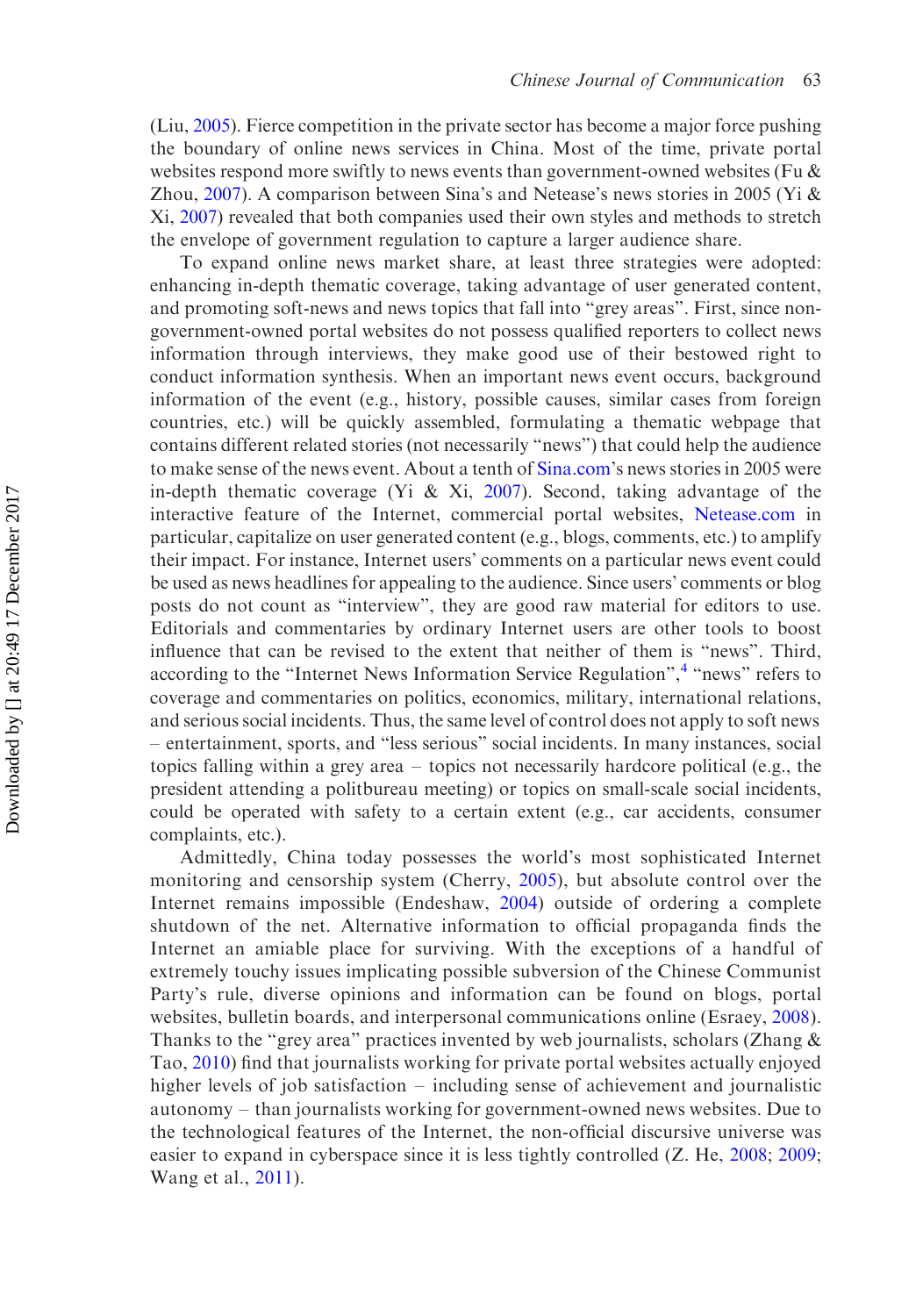# 64 Fei Shen and Hai Liang

# Politics or entertainment? The audience's choice

China's division between the traditional media-sphere and cyberspace could possibly render information from online more attractive than that presented on traditional media platforms. Chinese Internet users could find Internet news more timely, trustworthy, and less propagandistic than what they could obtain from newspapers or television programs. If the major concern of US scholars is to identify news topics that could enhance audience interests and reinforce recall (Price & Czilli, [1996\)](#page-19-14), the primary interest for scholars focusing on China is whether the advent of the Internet could foster a vibrant civic culture in an authoritarian regime, at least at a slow pace. The substantial technical freedom that the Internet offers to its users would encourage people to pursue their own interests, mostly entertainment information. Interactivity leads to greater selectivity (Chaffee & Metzger, [2001](#page-17-10); Tewksbury & Althaus, [2000\)](#page-19-15). Sunstein [\(2001](#page-19-16)) pointed out the dangers of a highly filtered information environment, for instance, a decrease in shared communication experiences and exposure to biased and incomplete viewpoints. Echoing Sunstein's concern ([2001\)](#page-19-16), Tewksbury ([2003\)](#page-19-10) found that US online news audiences consume less public affairs news than they claimed in survey research.

# Individual level factors

So what determines an individual's use of Internet news? Since most human behavior is purposeful (Marken, [1990\)](#page-18-13), the uses and gratifications perspective (Katz, Blumler, & Gurevitch, [1974](#page-18-14)) can help explain the phenomenon. The media provide different sources of satisfaction and an active audience will need to make choices. The types of needs mostly related to news consumption are utility, surveillance, and diversion. The end-result of the tug of war between "curiosity in less controlled information" and "a natural inclination toward entertainment" is predicated upon surveillance needs. Surveillance motivation is the prime driving force for news information attention. It can be characterized as a mediator (Viswanath et al., [2000\)](#page-19-17) between socioeconomic status (SES) and news learning, as a moderator capable of reducing the knowledge gap (Kwak, [1999\)](#page-18-15), and as an exogenous variable that accounts for a large proportion of the variance in news knowledge (Eveland, [2001,](#page-17-11) [2002](#page-17-12)). Hyman and Sheatsley ([1947\)](#page-18-16) found it essential to break audience's psychological barriers to stimulate people's interest in knowing. Bennett [\(1988\)](#page-17-13) concluded that surveillance motivation and capability can account for around half of the variation in news knowledge. Luskin [\(1990](#page-18-17)) argued that interest is the most robust predictor of people's information seeking. When the Chinese audience exercises its freedom to consume information beyond the strictly controlled traditional media outlets, which factor will play a weightier role in determining preference – people's natural tendency for entertainment or their attention to public affairs information? The answer to this question has crucial implications for Chinese society in that keeping up with current affairs is one indispensable component of a healthy civic culture.

Surveillance needs are closely related to demographic variables (Nguyen & Western, 2007). Stempel III, Hargrove, and Bernt (2000) found that Internet news use frequency is higher among young, male, highly educated, and high income individuals. Similarly, Xenos and Moy (2007) found younger individuals, the welleducated and high income individuals were more likely to be exposed to online political information. Kaye and Johnson's (2002) study discovered that education is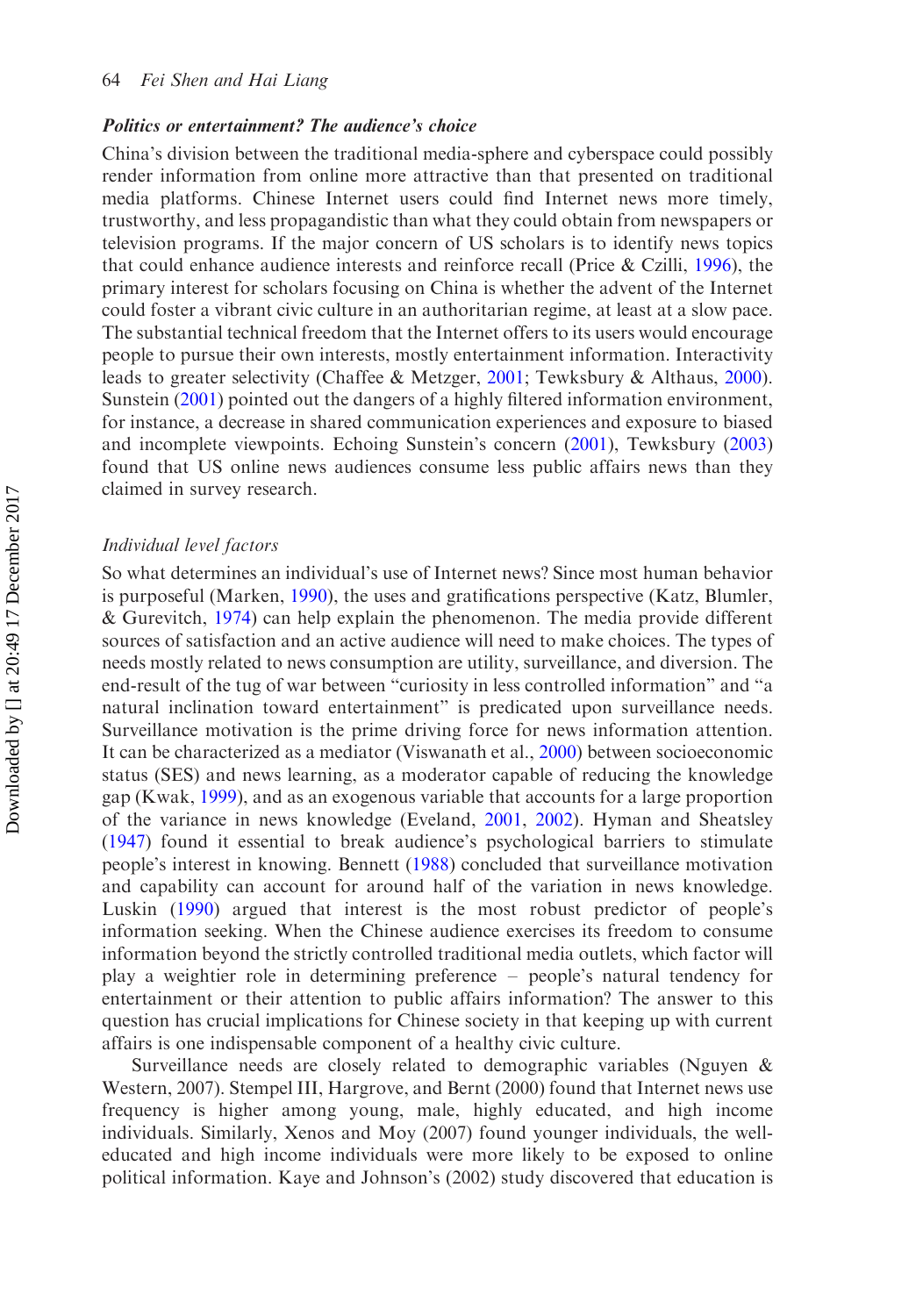negatively associated with using political websites for gratifying surveillance needs, but in another study (Kaye & Johnson, 2004), education was positively related to information seeking online.

#### Macro level factors

Do macro level factors influence the way people consume online news? In addition to scrutinizing individual level factors, it is also meaningful to ask whether Chinese Internet users have been paying a growing or shrinking amount of attention to news online. Over the past few years, quite a few observable social trends have emerged that could have impacts on people's motivation to consume Internet news. First, a growing number of news incidents were first revealed by online sources and attracted widespread traditional media coverage and intense public attention: in 2009, the Deng Yujiao case; in 2010, the tainted milk powder scandal, and the "my dad is Ligang" meme; in 2011, the high-speed train collision. Second and relatedly, social networking sites, in particular, the Weibo service provided by [Sina.com](http://Sina.com), is a place where the speed of news transmission is exceedingly fast. Around 13.8% of Chinese Internet users were on Weibo in 2010, and this number increased to  $48.7\%$  in  $2011$ .<sup>[5](#page-16-4)</sup> Without social networking sites, one has to possess high surveillance motivation to visit the homepage of a news portal website to look for news. Yet with social networking sites, one can run into news "incidentally", when someone within his or her social network shares a piece of news from portal sites, thus increasing the amount of potential newsreaders. Third, as mentioned earlier, commercial news portal sites have tried many methods to lure in more visitors by making news more attractive. With all these uses for the news, have Chinese Internet users acquired higher levels of civic awareness?

Crude data on Chinese netizens' attention to Internet news are available, but not too helpful in answering the question. The data points in [Figure 1](#page-7-0) indicate the proportion of Chinese Internet users who identified "reading news online" as a frequent Internet activity, according to CNNIC's (China Internet Network Information Center, the state network information center) biannual nationwide survey, a time series spanning between 2000 and 2011. The overall pattern suggests a clear S-curve pattern: Between 2000 and 2003, only about  $10-25%$  of the netizens frequently read news online; 2004 witnessed a steep increase in online news readers and the number, compared to mid-2003, almost tripled. Between 2004 and 2008, a steady growth was observed, though with ups and downs; but the momentum slowed down in the most recent three years (2009 –2011).

Did online news lose its momentum? When using a measure to differentiate users from non-users, we are not able to answer questions regarding the frequency and time at which people read news online. Even in response to questions such as "how frequently do people visit news webpages" and "how much time do they spend on reading news", self-report data are incapable of offering a nuanced understanding of Internet users' news consumption behaviors. People usually have a vague memory about their information consumption habit. Social desirability could also contaminate self-report data. In contrast, web viewing data are richer and more precise.

Furthermore, motivation to acquire news information is closely related to demographic characteristics. Early research on the knowledge gap hypothesis points out that a certain group of people are more likely to expose themselves to media information because of their interests, cognitive skills, and background knowledge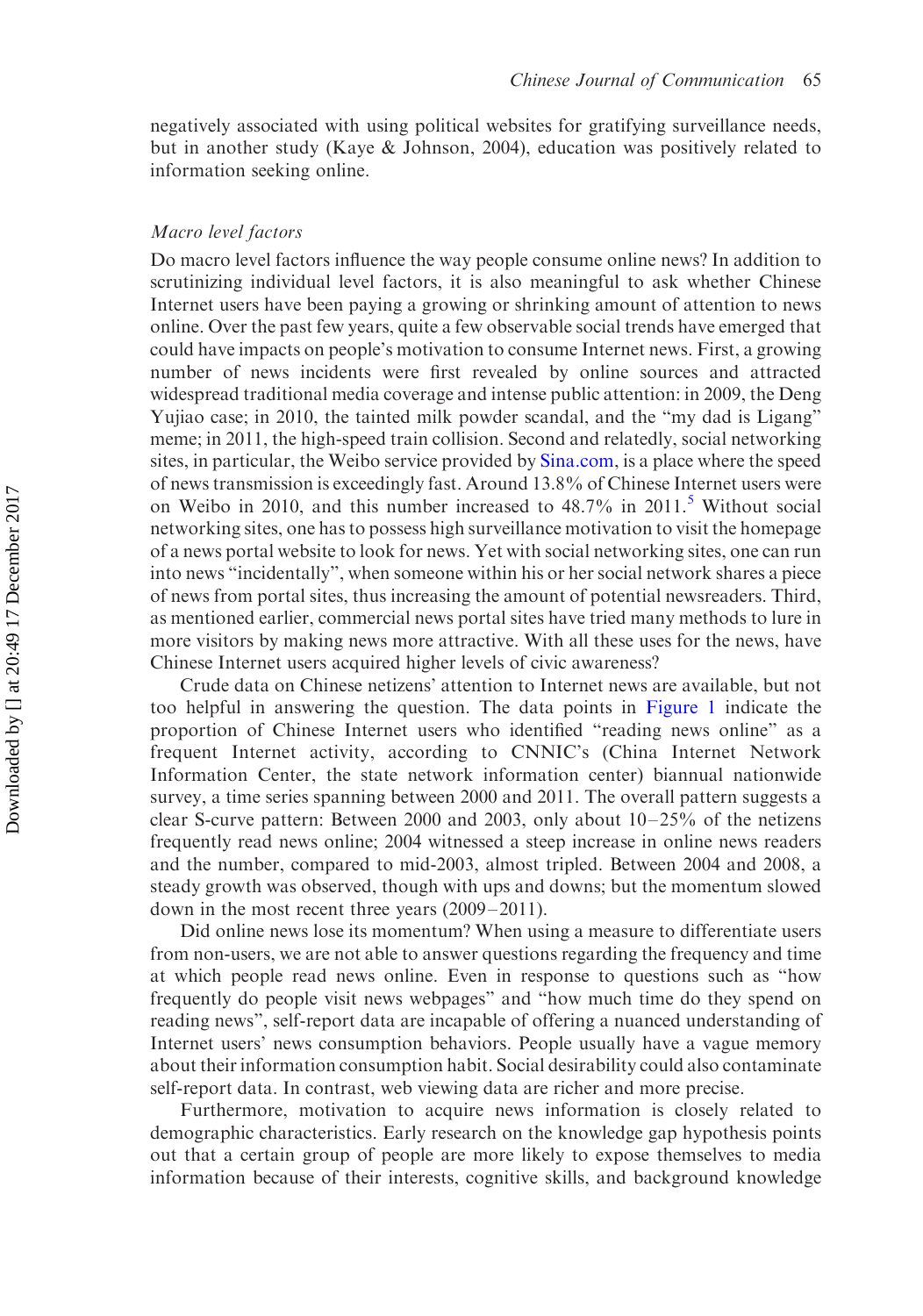<span id="page-7-0"></span>

Figure 1. Internet news use trend 2000–2011 (CNNIC biannual survey data). *Notes:* The graph was based on CNNIC biannual survey reports from 2000 to 2011 (see [http://www.cnnic.cn/](http://www.cnnic.cn/research/zx/qwfb/) [research/zx/qwfb/\)](http://www.cnnic.cn/research/zx/qwfb/). The time series was derived from answers to the repeated survey question, "Which of the following Internet service you use frequently?" (item: news viewing).

(Tichenor, Donohue, & Olien, [1970](#page-19-18)). Castells [\(2001\)](#page-17-14) argues that the Internet not only offers opportunities but also exacerbates technology gaps. Therefore, we also ask whether there are gaps among different demographic groups in terms of online news exposure, and if yes, whether the gaps were closing or widening over the years. With the discussion above, we proposed the following research questions.

- RQ1a: How does online news consumption vary across different news categories? Do people focus their attention only on one category of news or are they exposed to a wide combination of news?
- RQ1b: How does news consumption vary over the past three years?
- RQ2a: Are there any news consumption gaps across sub-populations?
- RQ2b: Are the news consumption gaps closing or widening?

# Method

#### Web viewing data

Web browsing data were obtained from  $i$ Research, $6$  one of the leading Internet research, marketing and consulting companies in Mainland China. The company maintains a national panel of Internet users (i.e., iUserTracker). The data record the URL address of each World Wide Web page each panel member viewed. For the present study, records of 200 panelists in June 2009, June 2010, and June 2011, respectively, were used. All 600 panelists are located in Shanghai. Each of these record entries includes a user identification number, page URL address, the time when the page was accessed, the duration of viewing, demographic information of the panel member (including gender, age, education, and income) and the category of the web page (e.g., news, B2B, social networking etc.). The categorization used by iResearch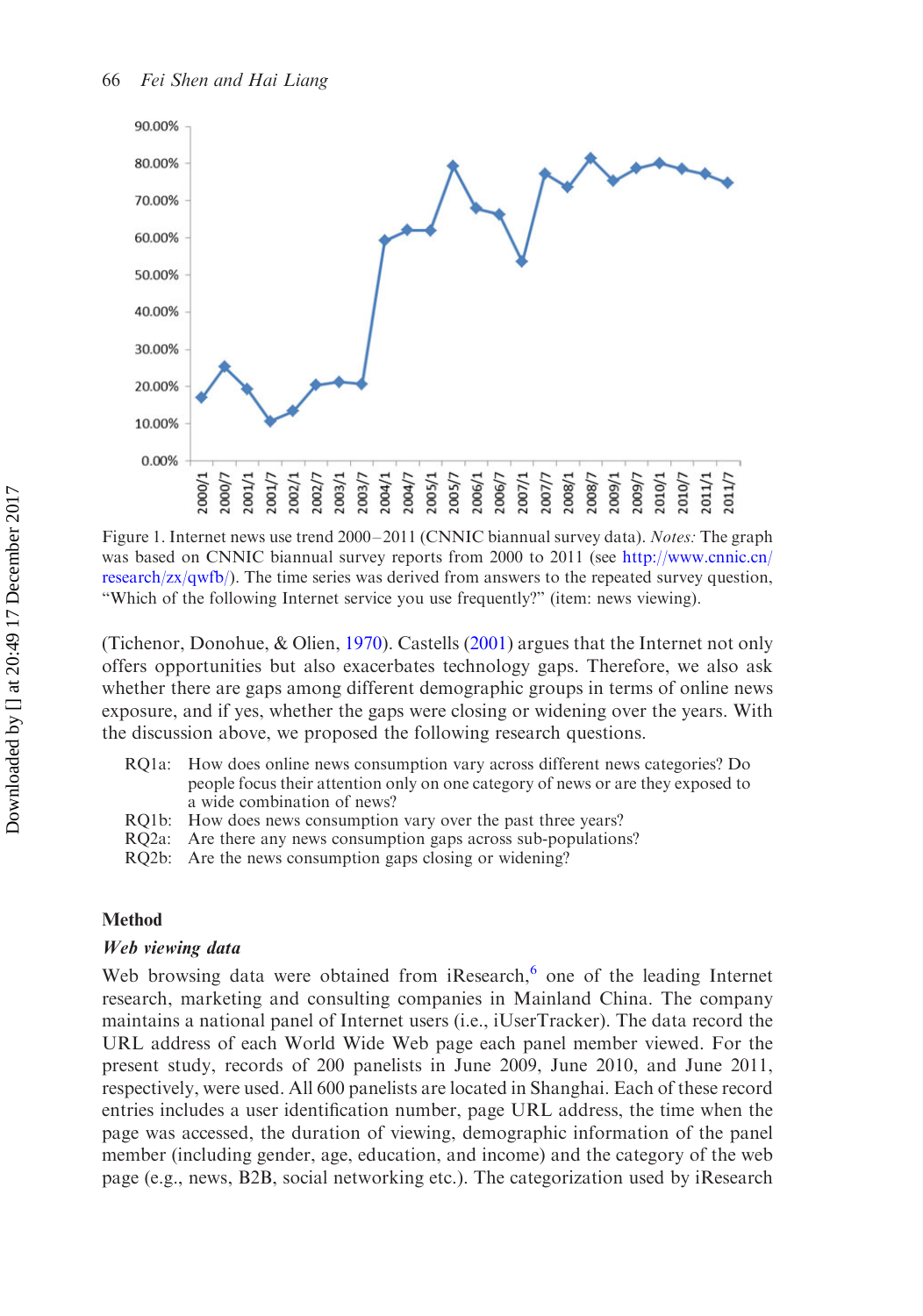does not happen at the news page level, but at the "channel" level. This is because news pages are not randomly distributed on the servers of news providers. For instance, [qq.](http://qq.com) [com](http://qq.com) places all its entertainment news under [ent.qq.com;](http://ent.qq.com) thus all the pages within this folder are entertainment news. Similarly, [163.com](http://163.com) places all its sports news under [sports.163.com.](http://sports.163.com) In other words, iResearch adopted definitions of different types of news from news providers. Admittedly, when it comes to news that falls into two or more categories, for example, the love affair of a sports celebrity, different websites might have their own ways of decision-making. But situations like this should only constitute a small portion of all news. Excluding those page visits unrelated to news (e. g., online shopping, gaming, social networking, search engine, etc.), the raw data contains a total of 10 types of webpages that contain news information. For the sake of simplicity and clarity, the 10 types of webpages were grouped into three categories: soft news (entertainment, sports, etc.), social and political news, and finance and economy news. The sub-categories under soft news include: entertainment, sports, health, and information technology; the sub-categories under social and political news include: society, military, and politics; the sub-categories under finance and economy news include: finance and economy, business, and real estate.

# Panel sample

The 600 panel members are sampled according to sex and age distribution of the Internet user population in Shanghai, China (quota sampling). The company recruits panel members via email or reference by existing members. For those who are difficult to reach through the abovementioned channels (e.g., the elderly), the company contacts them via telephone or mail to ensure that the panel includes users with diverse backgrounds. The panelists joined the panel by installing the iUserTracker software on the computers they use to access the Internet. The software tracks Internet users' web browsing behavior without obtrusive interruptions.

Demographic information on the panelists was collected through telephone interview every six months. About 15% of the panelists were replaced by new members every three months. The panel members were excluded from the panel if they failed to be the user of the computer. Therefore, the 600 users across the three years to be analyzed in our study were not the same, though there were overlaps. The data were weighted by sex and age to ensure the representativeness of Internet users in Shanghai. The weights are based on a random-digit-dialing telephone survey conducted in 2010 in Shanghai (Shen & Wang, [2013](#page-19-19)). About 52% of the weighted panelists are male, 48% of them are below 35 years old, 57% have a bachelor degree or above, and 41% of have an income above 3000 RMB per month.

#### Measures

Four individual-level variables were constructed based on the tracking data. "Visit" quantifies the frequency of a particular web category visited by a user in a month. "Visit percentage" measures the proportion of visits to a web category relative to the total visits of a particular user in a month. "Duration" measures the time (in seconds) a user spent on a particular web page category in a month. "Duration percentage" is the proportion of duration a user spent on a particular web category relative to the total time the person spent online in a month.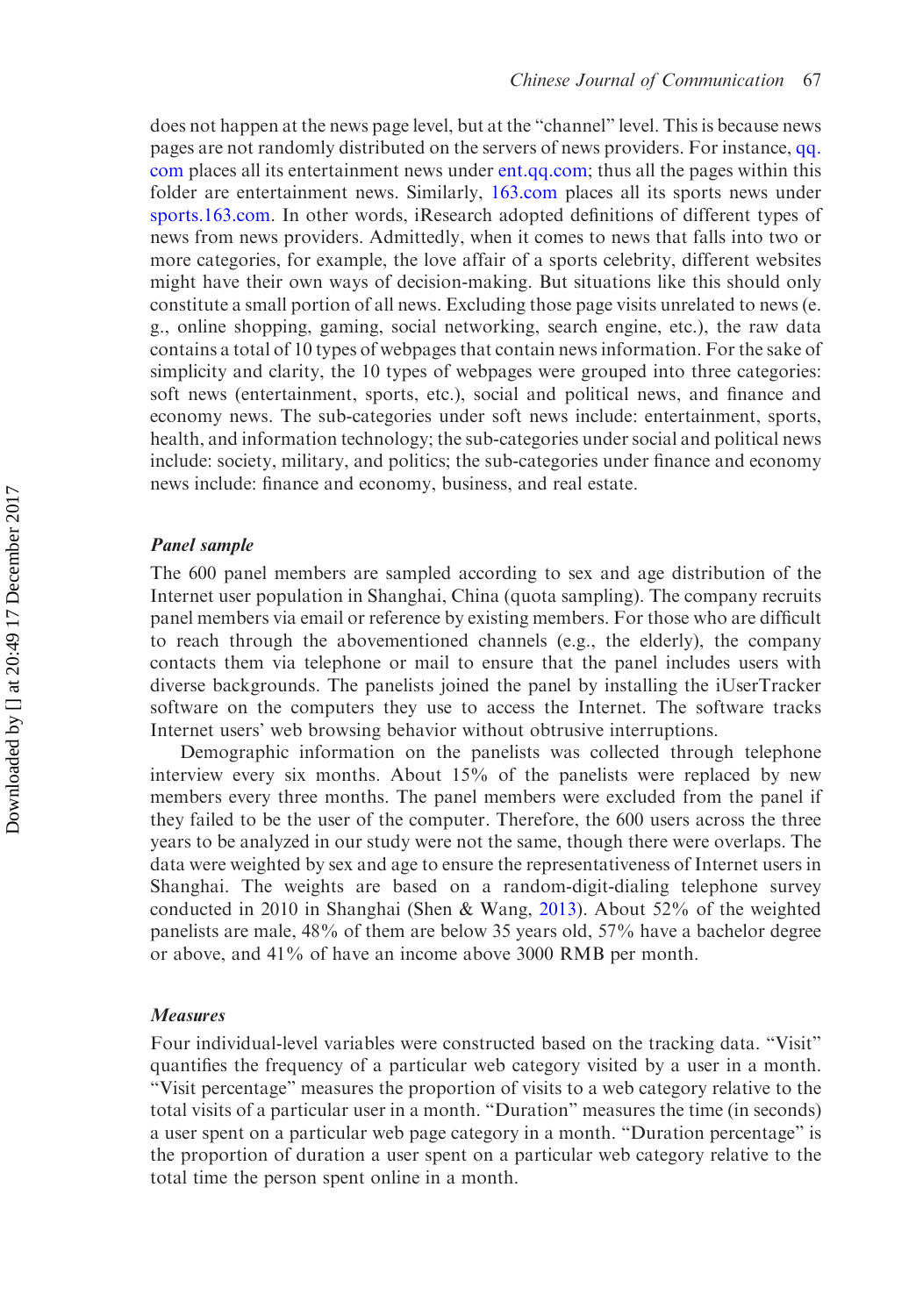The present method has several advantages compared to self-report news consumption measures. First, it is more reliable and precise than self-report methods. People do poorly at reporting their own habits (Tewksbury, [2003\)](#page-19-10). News readers may vaguely recall what they actually viewed online and how long they spent on a particular web page. Web tracking software records people's news consumption habits without any intervention like in an experiment (D'Haenens & Jankowski, [2004](#page-17-15); Tewksbury & Althaus, [2000](#page-19-15)). Second, we constructed multiple indicators to measure people's news consumption habits. Lots of previous survey studies consider the Internet an amorphous whole (Shah, Kwak, & Holbert, [2001](#page-19-20)), but users could browse various types of "news information" by their own definition. Measuring Internet use by frequency and hours of use has long been challenged (Kraut et al., [1998;](#page-18-18) Nie & Erbring, [2000](#page-18-19)). Our data record not only whether users read news or not, but also what kinds of news they read, how frequently, and for how long. Furthermore, previous studies tend to use one shot cross-sectional designs to explore the patterns of online news consumption (Althaus & Tewksbury, [2000\)](#page-17-16). In this study, the longitudinal design can help us to gain additional insights into the details of user behavior over the three years.

#### Results

Before presenting findings responding to our research questions, we first describe Shanghai Internet users' overall news viewing pattern. Irrespective of year-to-year variation, about 89% ( $n = 534$ ) of the panelists have visited news web pages at least once during the selected period of examination, which suggests the vast majority of Internet users were exposed to news online at least once within the selected month. The total frequency of news page visits is about 128,691 (600 users in one month's time). On average, each user visited 241 pages per month (two visits to the same page were counted as two "pages"). Roughly assuming that a single page contains one news item, Internet users from Shanghai read about eight pieces of news on a daily basis. The average time a user spends on reading news pages is around 239 minutes per month, which translates into fewer than eight minutes per day.

However, to put the above statistics in perspective, one has to be aware of the time Shanghai Internet users spend on other types of web services. In actuality, news reading constitutes a small proportion of the time they stayed online. Shanghai Internet users on average spend more than one hour a day on the Internet. The average frequency of web page visits was 75 per day. About 10% of the visits contain some form of news information, and about 12% of online time was devoted to news reading. [Table 1](#page-10-0) is a list of the websites ranked by visiting frequency. About nine out of the 30 websites on the list provide news services. Other popular websites are online shopping sites, search engines, and social networking sites. The most popular news portal websites were: [QQ.com](http://QQ.com) (Tencent), [sina.com.cn](http://sina.com.cn) (Sina), [163.com](http://163.com) (Netease), [sohu.com](http://sohu.com) (Sohu), [yahoo.com](http://yahoo.com) (Yahoo), [ifeng.com](http://ifeng.com) (phoenix TV), [eastmoney.com](http://eastmoney.com) (stock and financial news), [hoopchina.com](http://hoopchina.com) (sports news), and [ynet.com.](http://ynet.com) [7](#page-16-6) All of these are commercial portal sites.

RQ1a: How does online news consumption vary across different news categories? Do people focus their attention only on one category of news or are they exposed to a wide combination of news?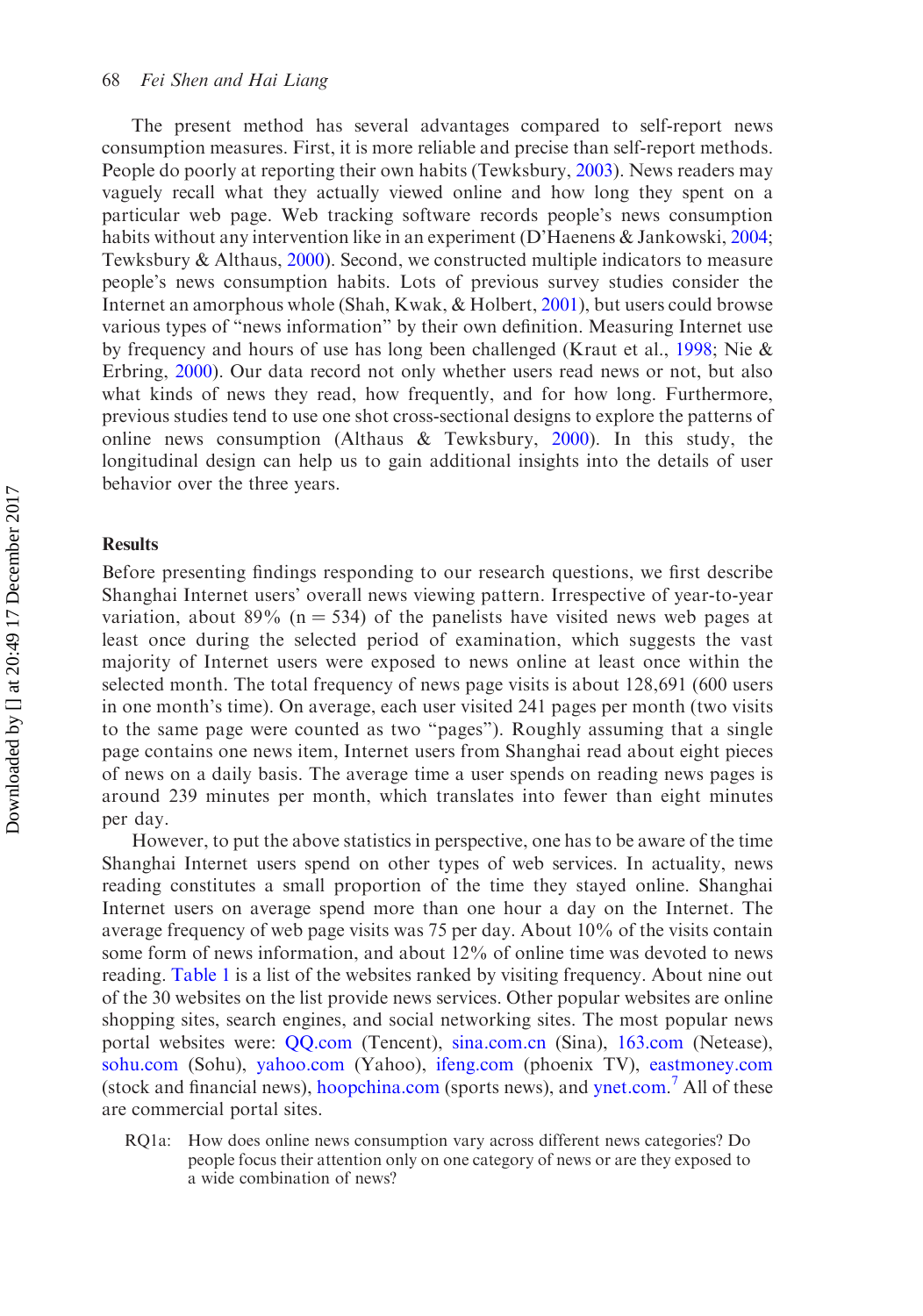| Ranking        | Website       | Service Type       | News Website Ranking |  |
|----------------|---------------|--------------------|----------------------|--|
| 1              | taobao.com    | Shopping           |                      |  |
| $\overline{c}$ | kaixin001.com | social networking  |                      |  |
| 3              | baidu.com     | search engine      |                      |  |
| 4              | qq.com        | news portal        | 1                    |  |
| 5              | dianping.com  | consumer reviews   |                      |  |
| 6              | sina.com.cn   | news portal        | 2                    |  |
| 7              | $163$ .com    | news portal        | 3                    |  |
| 8              | renren.com    | social networking  |                      |  |
| 9              | weibo.com     | social networking  |                      |  |
| 10             | sohu.com      | news portal        | $\overline{4}$       |  |
| 11             | alipay.com    | online payment     |                      |  |
| 12             | google.com.hk | search engine      |                      |  |
| 13             | 360buy.com    | shopping           |                      |  |
| 14             | yahoo.com     | news portal        | 5                    |  |
| 15             | 51fanli.com   | shopping           |                      |  |
| 16             | 51job.com     | job hunting        |                      |  |
| 17             | ifeng.com     | news portal        | 6                    |  |
| 18             | eastmoney.com | financial news     | 7                    |  |
| 19             | sogou.com     | music downloading  |                      |  |
| 20             | hoopchina.com | sports news        | 8                    |  |
| 21             | live.com      | <b>MSN</b> service |                      |  |
| 22             | $126$ .com    | email service      |                      |  |
| 23             | zhaopin.com   | job hunting        |                      |  |
| 24             | ynet.com      | news portal        | 9                    |  |
| 25             | $360$ .cn     | anti-virus         |                      |  |
| 26             | youku.com     | video sharing      |                      |  |
| 27             | douban.com    | social networking  |                      |  |
| 28             | admin5.com    | technology         |                      |  |
| 29             | google.com    | search engine      |                      |  |
| 30             | yihaodian.com | shopping           |                      |  |

<span id="page-10-0"></span>Table 1. Popular websites ranked by viewing frequency (2009 –2011).

Regardless of cross-year differences, the most frequently visited pages were soft news pages (39.5%). The second most visited category is finance and economy news (30.0%), followed by social and political news (22.6%). The distribution of time spent for each news category was different from that of page visit frequency. Overall, users spent most of their time on "finance and economy" (48.3%), followed by "soft news" (23.3%) and "social and political news" (22.7%). By either measure, social and political news attracted less attention than soft-news and finance and economy news did.

Then we divided the users into three types: those who only visited one category of news, those who visited two types of news, and those who visited all three types of news. The majority of the users (52.17%) visited pages from all three news categories. About 24.76% of the users visited two types of news. About 23.06% of the users only visited one of the three news categories (9.94% soft news, 6.48% finance and economy news, and 7.24% social and political news). The percentage of individuals who visited more than two categories increased from 61.34% to 83.70% in 2009 and 2011, respectively.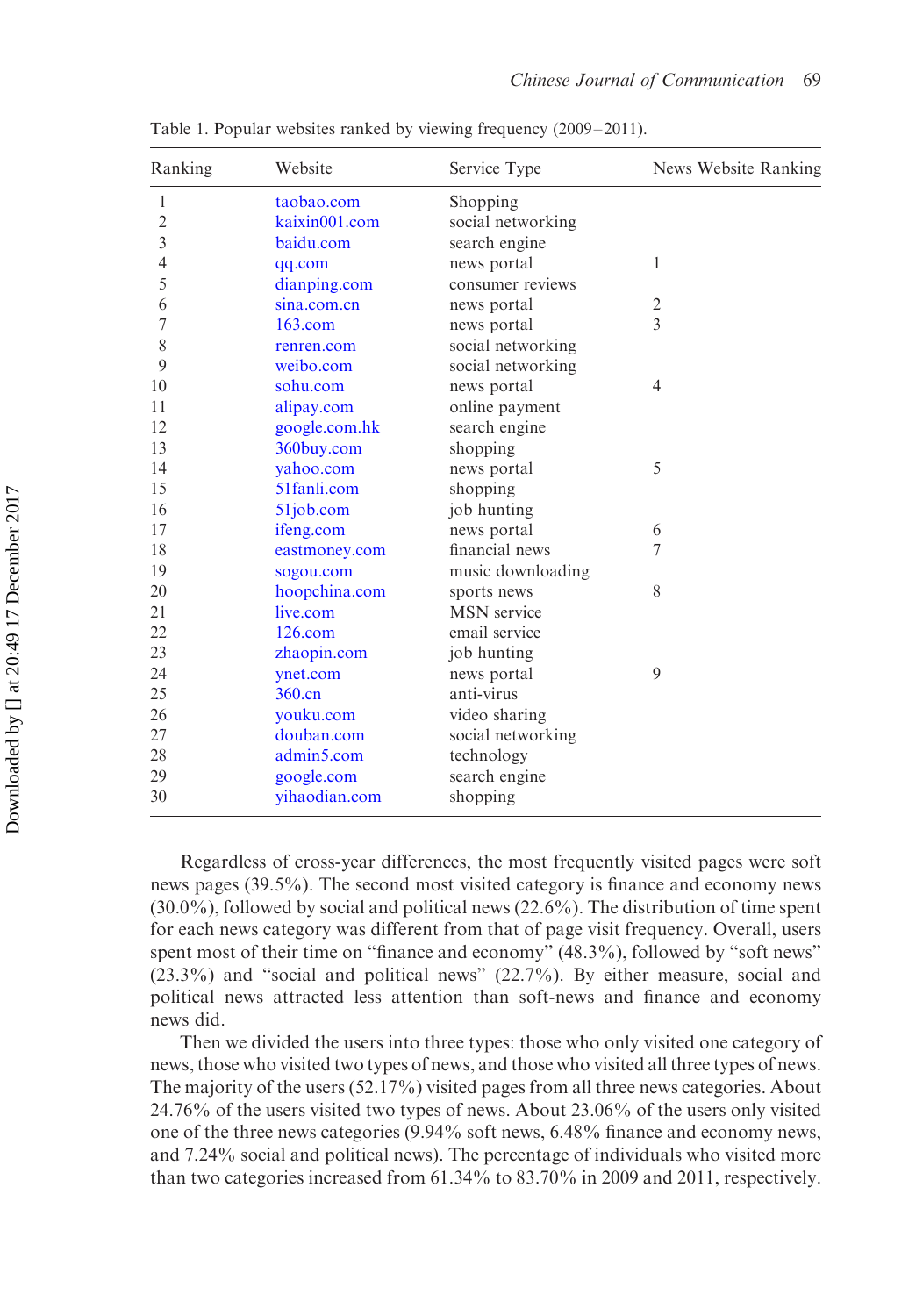### 70 Fei Shen and Hai Liang

# RQ1b: How does news consumption vary across the past three years?

To have a better understanding of Shanghai Internet users' news consumption patterns, it is important to check whether and how online news reading behaviors changed over time. [Table 2](#page-11-0) shows the means of panelists' news page visit frequency and duration across years. As expected, a growing trend can be observed from the absolute values of visit frequency and duration. The total number of news page visits increased by 10 times from 2009 to 2011 while the total duration of news page visits increased by 9.1 times (block 1 and block 3, "all news" column). "Hard news" increased most rapidly over the three-year span: Economic and financial news increased 12.3 times, and social and political news increased 10.3 times in terms of visit frequency. In terms of duration, economic and finance news increased more than 22 times. In contrast with the CNNIC data (see [Figure 1\)](#page-7-0), which suggests a stagnant situation from  $2009 - 2011$ , our data showed a monotonic increase.<sup>[8](#page-17-17)</sup>

|                         |                  | Soft        | Finance   | Social    | All         | Total         |     |
|-------------------------|------------------|-------------|-----------|-----------|-------------|---------------|-----|
| D V                     |                  | <b>News</b> | Economy   | Political | <b>News</b> | <b>Visits</b> | N   |
| <b>Block 1</b>          |                  | $^{+}$      | $+$       | $+$       | $+$         | $+$           |     |
| Visit                   | 2009             | 21.73       | 12.17     | 9.75      | 48.71       | 530.03        | 166 |
| (per person             |                  |             |           |           |             |               |     |
| in a month)             |                  |             |           |           |             |               |     |
|                         | 2010             | 57.83       | 47.20     | 47.64     | 169.12      | 1951.89       | 182 |
|                         | 2011             | 197.66      | 150.27    | 100.76    | 483.00      | 4444.57       | 186 |
|                         | $\overline{F}$   | $7.13**$    | 16.89**   | 25.95**   | $24.01**$   | 73.07**       |     |
|                         | Combined         | 95.28       | 72.19     | 54.34     | 240.94      | 2377.23       | 534 |
| <b>Block 2</b>          |                  |             |           |           |             |               |     |
| Visit%                  | 2009             | $6.21\%$    | 3.72%     | 2.87%     | 15.43%      |               | 166 |
|                         | 2010             | $3.63\%$    | 2.45%     | 3.32%     | $10.34\%$   |               | 182 |
|                         | 2011             | $3.57\%$    | 3.59%     | 4.61%     | 12.67%      |               | 186 |
|                         | $\overline{F}$   | $5.61**$    | 1.39      | 1.57      | $4.12*$     |               |     |
|                         | Combined         | 4.41%       | $3.24\%$  | $3.63\%$  | 12.74%      |               | 534 |
| Block 3                 |                  | $^{+}$      | $+$       | $+$       | $+$         |               |     |
| Duration (seconds 2009) |                  | 957.50      | 706.12    | 538.83    | 2440.71     | 23,847.98     | 166 |
| per person              |                  |             |           |           |             |               |     |
| in a month)             |                  |             |           |           |             |               |     |
|                         | 2010             | 2906.05     | 3402.93   | 3829.04   | 11,190.46   | 117,903.78    | 182 |
|                         | 2011             | 5926.16     | 15.969.42 | 5143.01   | 28.138.57   | 217.991.55    | 186 |
|                         | $\overline{F}$   | $8.12**$    | $6.25**$  | $13.71**$ | $12.40**$   | 75.89**       |     |
|                         | Combined 3351.07 |             | 6939.55   | 3262.10   | 14,368.17   | 123,471.93    | 534 |
| Block 4                 |                  |             |           |           |             |               |     |
| Duration $%$            | 2009             | $2.34\%$    | 4.43%     | $3.70\%$  | $16.30\%$   |               | 166 |
|                         | 2010             | $1.02\%$    | 2.48%     | 3.67%     | $10.06\%$   |               | 182 |
|                         | 2011             | $0.63\%$    | 4.31%     | 4.26%     | 11.97%      |               | 186 |
|                         | $\overline{F}$   | $6.24**$    | 2.40      | 0.20      | $6.48**$    |               |     |
|                         | Combined         | 1.29%       | $3.73\%$  | 3.89%     | 12.67%      |               | 166 |

<span id="page-11-0"></span>Table 2. Internet news use pattern (2009 – 2011).

Note: Underlined entries indicate no significant difference. A positive sign indicates significant increases whereas a negative sign indicates significant decreases.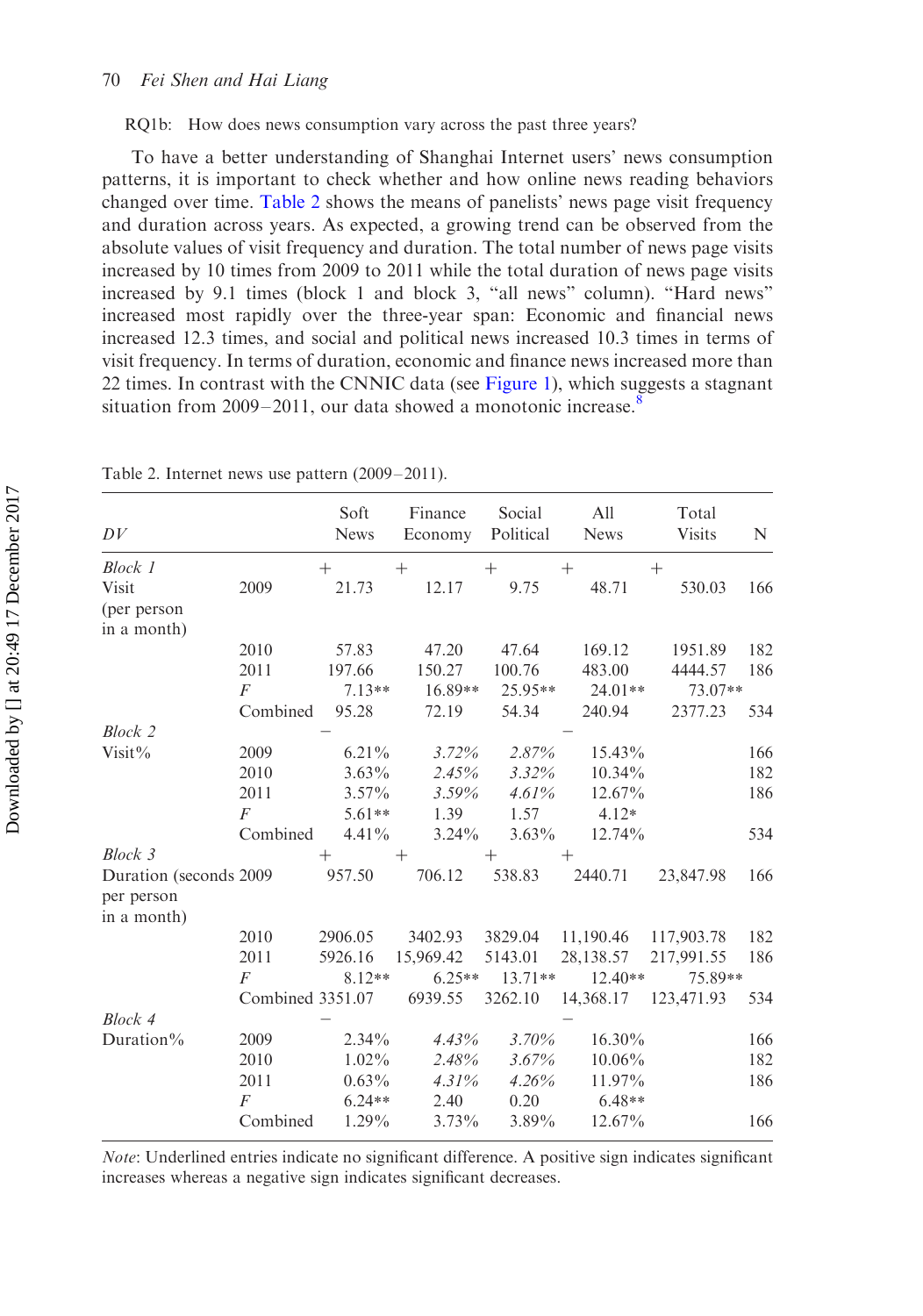Although we have seen significant growth in news intake in terms of visit frequency and duration, it could be attributed to the general growth of Internet use. Therefore, it is necessary to examine how users allocate their time between news viewing and other activities on the Internet. [Table 2](#page-11-0) also shows that visit frequency and duration percentage declined significantly over the past three years (block 2 and block 4, "all news" column). Although users visited news web pages more frequently and spent more time on reading news than before, they allocated a smaller proportion of visits and time to news. For example, a typical user devoted 16.3% of his or her online time to news reading in 2009, but he or she only spent 11.9% in 2011, despite the fact that overall news viewing frequency and time were both on the rise.

Interestingly, a more detailed look at [Table 2](#page-11-0) will find that the overall decline was caused by soft news (Visits:  $F = 5.61, p < .01$ ; Duration:  $F = 6.24, p < .01$ ). Economy and finance news and social and political news did not experience any decline percentage-wise. Their rates of increase across time caught up with the overall growth rate of Internet use. In other words, the percentage of visits and time Shanghai Internet users devoted to social, political, economy, and finance news remained largely the same, if not hiked up a little.

RQ2a: Are there any news consumption gaps across sub-populations?

|                                                                          | Visit                                                               | $Visit\%$ | Duration            | Duration $\%$ |
|--------------------------------------------------------------------------|---------------------------------------------------------------------|-----------|---------------------|---------------|
| Within-Subjects Effects (F-ratio)<br>Category<br>Category $\times IVs^a$ | $132.64$ **                                                         | $10.86**$ | 88.77**             | 2.25          |
|                                                                          | <i>Between-Subjects Effects: F-ratio (estimated marginal means)</i> |           |                     |               |
| Year                                                                     | 23.93**                                                             | $22.47**$ | $17.57**$           | $34.70**$     |
| (2009/2010/2011)                                                         | $(1.31/4.54/7.33)$ $(4.9/2.0/2.3)$                                  |           | (10.59/71.38/77.91) | (4.5/1.5/1.5) |
| <b>Sex</b>                                                               | $11.03**$                                                           | 0.93      | 11.90**             | 0.00          |
| (Male/Female)                                                            | (4.78/2.59)                                                         | (3.0/2.7) | (62.19/24.33)       | (2.1/2.2)     |
| Age                                                                      | $13.92**$                                                           | 0.01      | $17.91**$           | 0.10          |
| (Young/Old)                                                              | (2.40/5.16)                                                         | (2.9/2.8) | (20.51/73.77)       | (2.2/2.1)     |
| Education                                                                | $5.15*$                                                             | $3.89**$  | $6.05**$            | 2.60          |
| (Low/High)                                                               | (2.79/4.44)                                                         | (3.2/2.6) | (26.80/56.47)       | (2.4/1.9)     |
| Income                                                                   | 3.03                                                                | $10.41**$ | 5.74*               | $8.46**$      |
| (Low/High)                                                               | (4.22/2.93)                                                         | (2.4/3.4) | (56.25/26.90)       | (1.8/2.6)     |
| R Square                                                                 | 0.78                                                                | 0.60      | 0.81                | 0.66          |
| Year $\times$ Sex                                                        | 2.03                                                                | $6.19**$  | $3.13*$             | $7.61**$      |
| Year $\times$ Age                                                        | $3.41*$                                                             | 0.00      | $4.10*$             | 1.25          |
| Year $\times$ Education                                                  | 0.59                                                                | 2.86      | 1.07                | 0.35          |
| Year $\times$ Income                                                     | 2.79                                                                | $3.43*$   | $4.10*$             | 0.68          |
| R Square                                                                 | 0.78                                                                | 0.61      | 0.82                | 0.67          |

<span id="page-12-0"></span>Table 3. Internet news use and demographic difference (2009 –2011).

*Note:*  $\alpha$  indicates the interaction terms between news category and other IVs were omitted here because they were treated as control variables. The dependent variables were log transformed to avoid skewed distribution.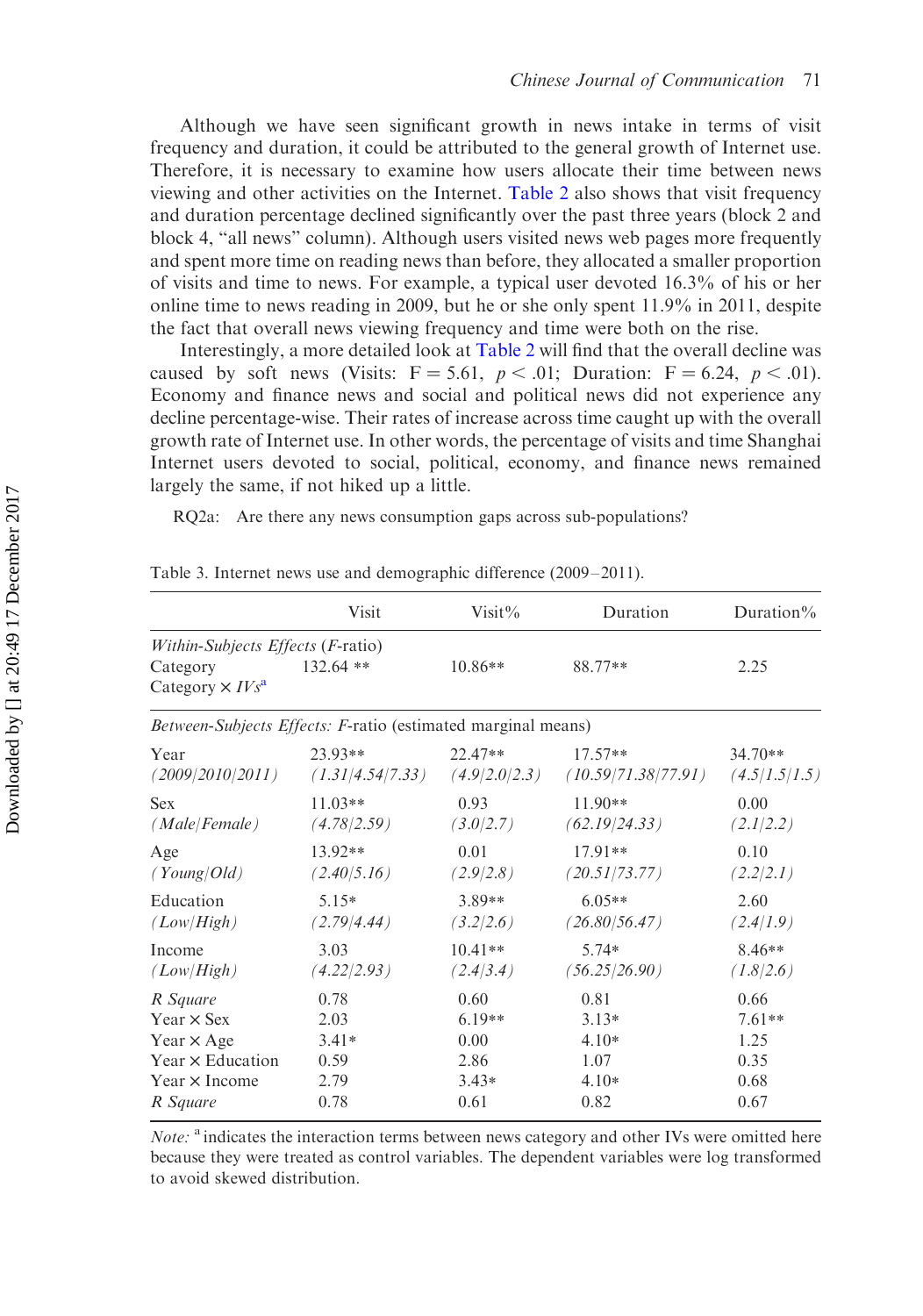We conducted a series of repeated measures applying GLMs (generalized linear models) on news viewing indicators across three categories. [Table 3](#page-12-0) shows that there were significant demographic differences in online news consumption. Male users visited news web pages more frequently and spent more time on news browsing than female users. Younger users visited news web pages more frequently and spent more time than elder users. Despite the gender and age differences in news page visit frequency and viewing duration, proportion-wise, gender and age did not make a difference (see Visit $\%$  and Duration $\%$  columns, [Table 3\)](#page-12-0).

Regarding social economic status, users with higher levels of education visited more news web pages and spent more time on reading them. However, they allocated a smaller proportion of visits to news web viewing (see Visit% column). Higher income users spent less time on online news viewing than the lower ones. But proportion-wise, users with higher income visited online news more frequently and spent more time.

<span id="page-13-0"></span>

RQ2b: Are the gaps closing or enlarging?

Figure 2. Internet news use by demographic groups (Duration and Duration%).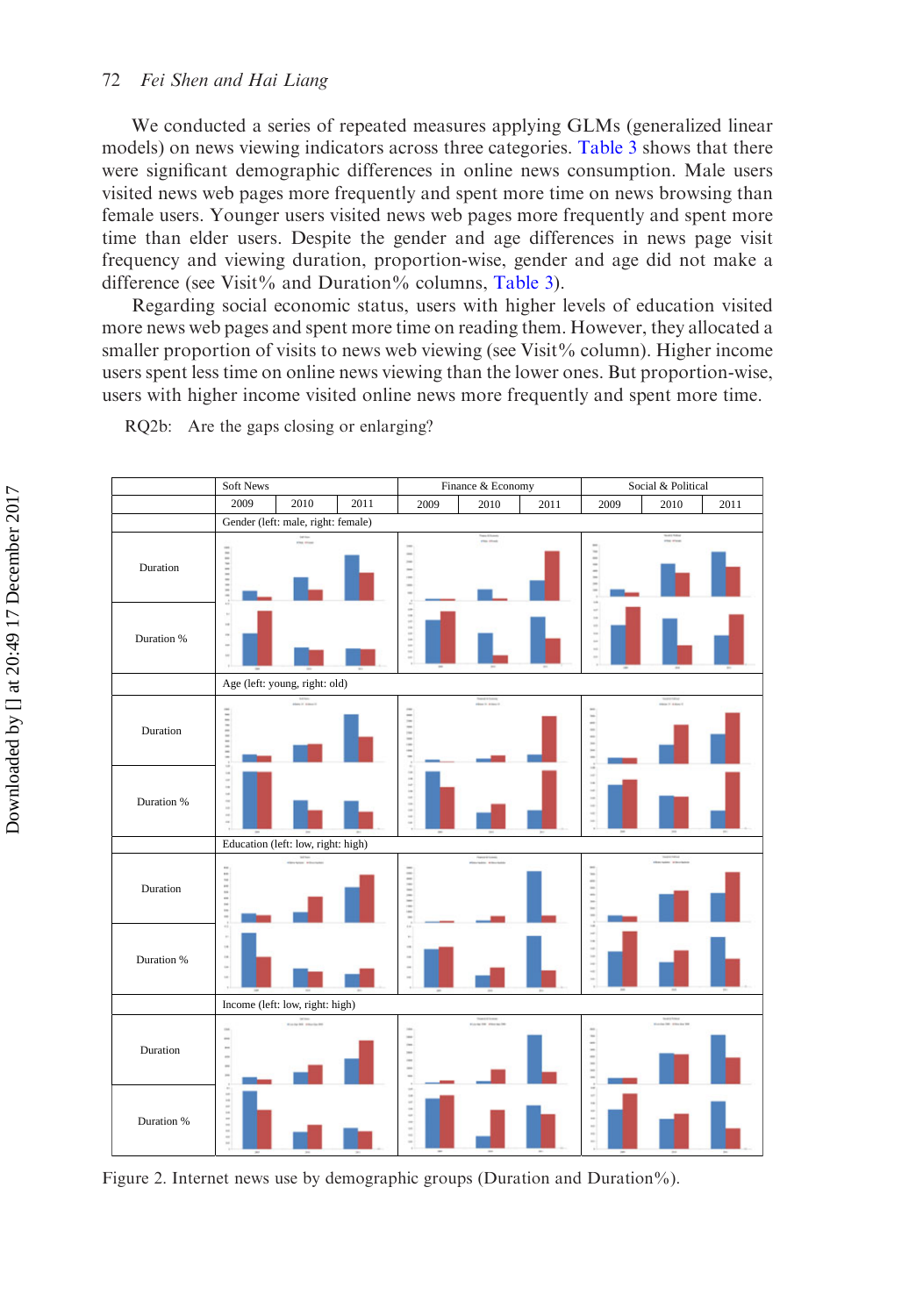[Table 3](#page-12-0) also reports the interaction effects between year and the four demographic variables on news consumption. The results suggest that the interaction terms contribute little to improving the model, as was demonstrated by the small change in R square. News consumption patterns across sub-populations did not change significantly over the years. Most of the interaction effects were not significant except for those on duration. Plus, no obvious and systematic patterns of change could be identified, according to [Figure 2](#page-13-0), which details the patterns in demographic differences in news use across years.

# Conclusion and discussion

How the Internet is used by a society partially reflects the features of the society. This study aims to explore the patterns and trends of Internet news use in one of the biggest cities in China. We seek to present some evidence other than self-reported data, which are subject to the influences of limited memory capacity and social desirability, by analyzing online news-viewing data. Based on the empirical evidence at hand, we aim to identify the factors that could possibly influence different types of internet news use. Our findings could be summarized in the following manner.

Foremost, Internet users in Shanghai paid more attention to soft news and finance and economy news than to social and political news both in terms of visit frequency and in terms of viewing duration. Despite the imbalanced attention distribution, most users did expose themselves to more than one category of news. Second, demographic background has a significant influence on Internet news use. Males and young individuals are more likely to use Internet news in general, but education and income exhibited more complicated patterns. Third, the number of news page visits and the amount of time spent on news pages showed a clear monotonic growth pattern across all categories of news content. This should not come as a surprise because of the increase in the baseline – the total frequency and total duration of all online activities. Fourth, although the absolute number of visits and the time for news browsing were rising, the percentages of visits and time duration for news browsing were shrinking. Interestingly, the proportion of visits and time people devoted to entertainment and sports news declined significantly; however, "social and political news" and the "finance and economy news" did not experience any declines. Finally, there were existing gaps among different demographic groups in terms of online news use. But no clear patterns were identified concerning how the gaps developed over time. What substantive meanings could be extracted from these findings? We elaborate on the meanings of our findings in the following four themes.

# Entertainment dominance

People allocate around a tenth of their online time to news, and a substantial portion of visits goes to soft news. Entertainment and sports news trump social and political news. Although the data we rely on came from Shanghai, we incline to consider our first finding generalizable to the whole country for two reasons. First, it resonates with Tewksbury's [\(2003](#page-19-10)) observation in the US, where sports news (26.0%), business & money (13.4%), and arts & entertainment (10.9%) were ranked higher than politics (5.4%). In addition, a survey of Beijing and Guangzhou Internet users a decade ago (Zhu & He, 2002) showed that the rating of Internet use for entertainment purposes is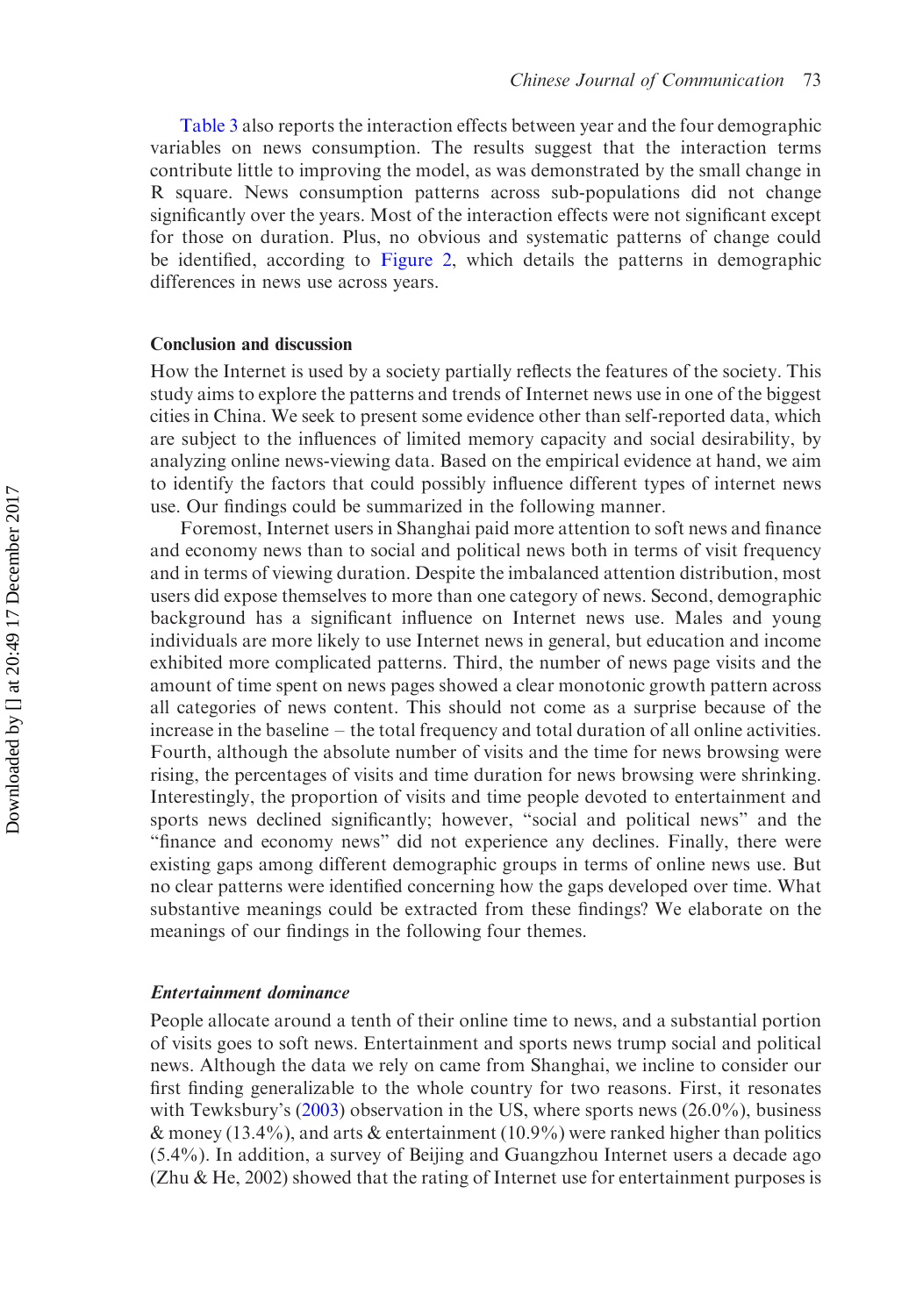higher than that for informational purposes. Compared to utility and surveillance needs, diversion is the dominant gratification Internet news users seek to obtain.

#### Demographic influences

Internet news use is closely related to one's demographic background. But we found most of the differences could be attributed to the differences in total Internet use time. As was shown in [Table 3,](#page-12-0) males and younger individuals visited news webpages more frequently and spent more time on them. Nevertheless, we did not find any significant difference between males and females and between young and old individuals in terms of the percentage of time they devoted to news. That is to say, the gender and age Internet gaps in news use could be accounted for by a parsimonious explanation that males and young individuals spend more time on the Internet.

### Rapid growth

In response to the question we brought up at the beginning, "do people read more or less news online recently than before", our answer is "yes and no". A most obvious conclusion from our study is that Internet users' use of online news is growing rapidly. Our findings are different from the story based on the data from CNNIC ([Figure 1\)](#page-7-0) as user tracking data offers much more refined evidence than simply reporting "use" or "do not use" news online. However, the growth does not necessarily indicate the growth of surveillance needs of the public; instead, it was a reflection of the increasing amount of time people use the Internet. In 2009, the total amount of time an average Shanghai Internet user spent online was about 13 minutes a day while in 2011, this number became close to 2 hours (116 minutes). Put differently, compared to other web activities, such as online gaming, shopping, and social networking, the growth of news reading in general was slower.

# Waning soft news

Once the total amount of time people spent online was taken into consideration, we found relative attention devoted to soft news was waning significantly across a three-year period whereas share of attention toward hard news, including social, political, economy, and finance news, did not experience any decrease. In 2009, soft-news consumption on average took 8.19% of all the time a user spent online, and social, political, finance, economy news took 9.98 % of the total time; in 2011, soft-news consumption took 3.27% of all the time a user spent online and social, political, finance, economy news took 9.07 % of the total time. This seems to be the most robust and consistent findings of our study (see [Figure 2,](#page-13-0) soft news column).

Did the spread of the Internet bring a more vibrant civic culture by encouraging netizens to attend to news? To elucidate this point, a causal statement might require much more evidence than our study has offered. But judging by the data we have, we conclude that the levels of Internet news use seem to be promising. If attention to hard news, social and political news in particular, is one of the indicators suggesting an individual's passion for civic engagement, the civic culture in metropolitan areas in China seems to be flourishing. Partly, this could be attributed to the commercializa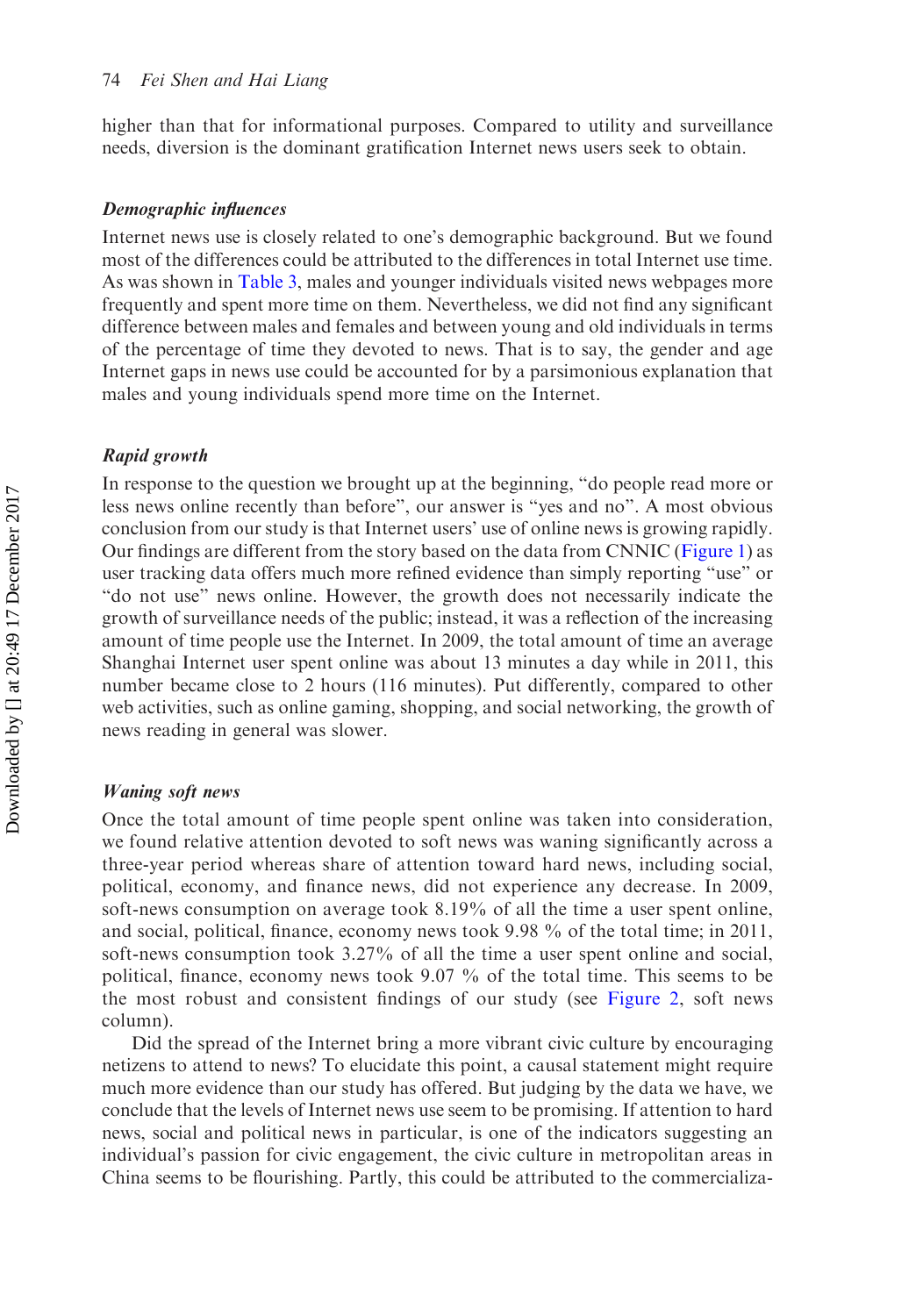tion of Chinese portal websites. In face of fierce competition, they have to lure in a larger audience by offering not only what entertains people but also what concerns their lives.

One has to be cautious of the limitations of the current study and avoid overinterpretation of our findings. First and most obviously, our data speak for the situation of Shanghai. Readers should generalize the findings to the whole country with special caution, as geographical gaps of communication technology adoption in China are severe. The penetration rate in urban areas is around 73% while in rural areas, the penetration is about  $27\%$ <sup>[9](#page-17-18)</sup> (a 46-point gap in between). Meanwhile, one should not go to the other extreme to take the case of Shanghai as purely idiosyncratic. Findings from Shanghai could to some extent represent the Chinese metropolitan population. Second, our operationalization of news page exposure is leaning toward the conservative end on a continuum in that news messages are not exclusive to news websites. For instance, when a user watches news video clips on video sharing websites, the tracking software of iResearch would record this as a video sharing website. Similarly, when a user logs onto Weibo, the Chinese Twitter-equivalent, reading a piece of news posted by his or her friends, the software will record the webpage category as social networking. But this does not invalidate our measure because visiting traditional news sites could be considered as possessing a strong motivation to seek news actively. Conceptually, this is different from visiting an online discussion forum and reading a piece of news inadvertently. Despite these limitations, our study offers a detailed look into the pattern of Internet news use in Shanghai and provides empirical evidence that Chinese people paid growing amount of attention to social and political news over a three-year timespan.

#### <span id="page-16-0"></span>Notes

- <span id="page-16-1"></span>1. CNNIC, The 28th Report on the Development of the Internet in China, http://www.cnnic.cn/ dtygg/dtgg/201107/W020110719521725234632.pdf
- 2. Xinming Evening News, January 3, 2012, http://enjoy.eastday.com/e/20120103/ u1a6290731.html
- <span id="page-16-3"></span><span id="page-16-2"></span>3. Internet News Information Service Regulation, http://news.xinhuanet.com/politics/2005- 09/25/content\_3538899.html
- <span id="page-16-4"></span>4. People.com.cn, February 22, 2010, http://media.people.com.cn/GB/40606/10997717.html
- <span id="page-16-5"></span>5. Beijing Morning News, January 17, 2012, http://news.xinhuanet.com/tech/2012-01/17/ c\_122595694.htm
- <span id="page-16-6"></span>6. The authors wish to thank iresearch.com.cn for sharing the data set used for this study. See http://www.iresearch.com.cn/
- 7. Readers might find that the top news portal sites according to iResearch's news releases are Xinhua.com and People.com (e.g., http://www.iresearch.com.cn/View/163306.html). But neither of them is ranked high according to our findings. There are three likely explanations for this. First, iResearch did not define comprehensive commercial portal websites (e.g., qq. com, sina.com.cn, 163.com, sohu.com, and yahoo.com) as "news portal sites" in the analysis they described in their news releases despite the fact that a huge portion of information on these homepages is news. Second, iResearch's ranking is based on the number of unique visitors, but our ranking is based on absolute visiting frequency (i.e., if the same user visits the page two times, it will be counted as two visits). Third, our finding is based on users from Shanghai while the findings described in the news releases were based on national samples.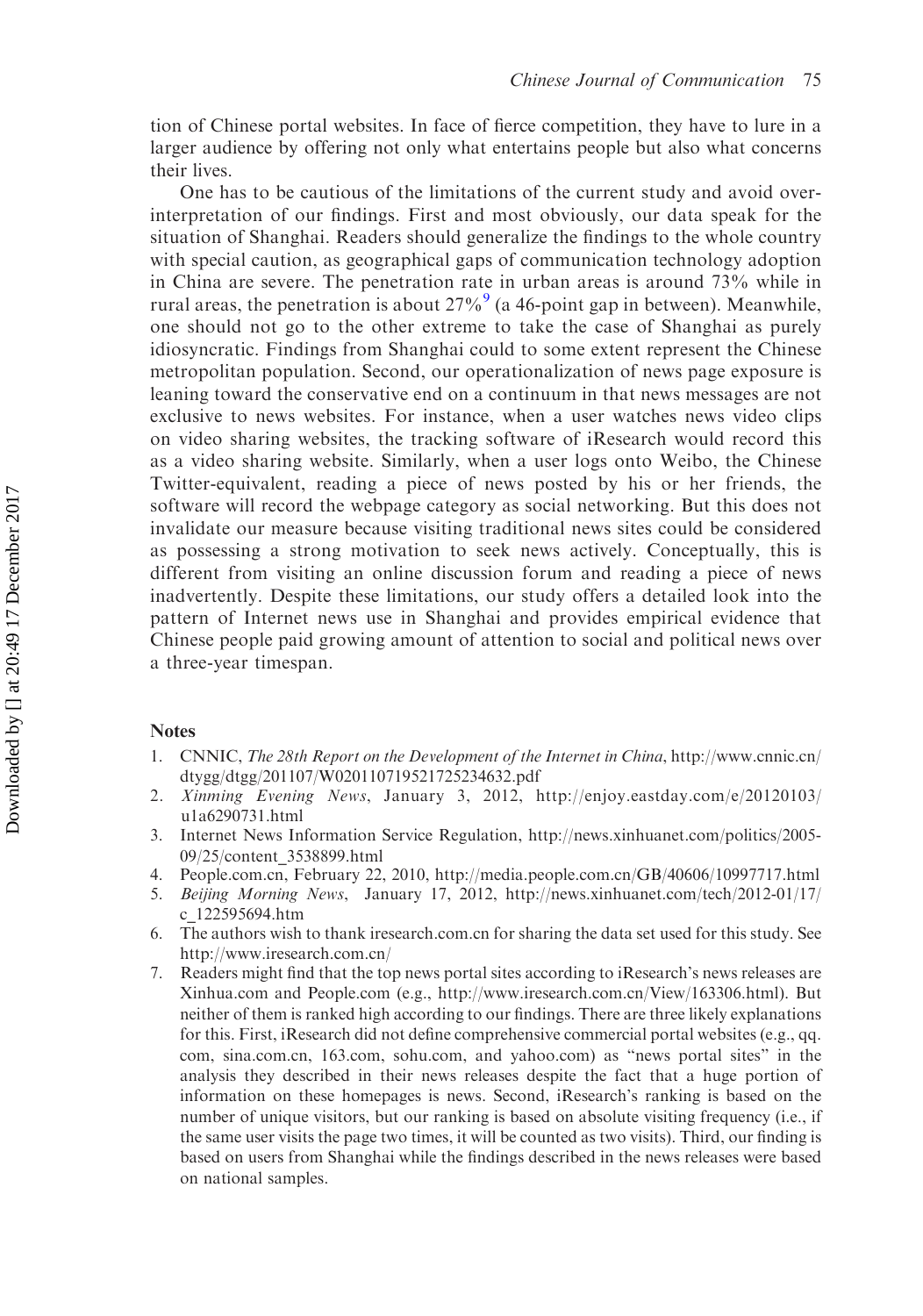# 76 Fei Shen and Hai Liang

- <span id="page-17-17"></span>8. This could be attributed to both demographic and measurement differences. First, CNNIC surveys use a national sample but our data are based on Shanghai users, who in general have higher levels of education than the national average. Second, as mentioned earlier, CNNIC surveys employ a crude measure of online news use which only differentiates users from non-users, but does not capture the frequency and time people read news online.
- <span id="page-17-18"></span>9. CNNIC, The 28th Report on the Development of the Internet in China, 11.

### Notes on contributors

Fei Shen is assistant professor in the Department of Media and Communication, City University of Hong Kong. His research interests include public opinion, media effects, the sociology of news, and social movement.

Hai Liang is a PhD student in the Department of Media and Communication, City University of Hong Kong. His research focuses on social-media data mining, public opinion, and the social psychology of attitude change.

#### References

- <span id="page-17-16"></span>Althaus, S., & Tewksbury, D. (2000). Patterns of Internet and traditional news media use in a networked community. Political Communication, 17, 21 – 45.
- <span id="page-17-13"></span>Bennett, S. (1988). "Know-Nothings" revisited: The meaning of political ignorance today. Social Science Quarterly, 69, 476-490.
- <span id="page-17-2"></span>Berelson, B. (1952). Democratic theory and public opinion. Public Opinion Quarterly, 16,  $313 - 330.$
- <span id="page-17-5"></span>Brady, A. M. (2008). Marketing dictatorship: Propaganda and thought work in contemporary China. Lanham: Rowman & Littlefield.
- <span id="page-17-14"></span>Castells, M. (2001). The Internet galaxy. City, ST: Oxford University Press.
- <span id="page-17-10"></span>Chaffee, S. H., & Metzger, M. J. (2001). The end of mass communication? Mass Communication & Society, 4, 365-379.
- <span id="page-17-7"></span>Cherry, S. (2005). The net effect: As China's Internet gets a much-needed makeover, will the new network promote freedom or curtail it? Spectrum, IEEE, 42(6), 38–44.
- <span id="page-17-0"></span>Delli-Carpini, M. X., & Keeter, S. (1996). What Americans know about politics and why it matters. New Haven, CT: Yale University Press.
- <span id="page-17-15"></span>D'Haenens, L., & Jankowski, N. (2004). News in online and print newspapers: Differences in reader consumption and recall. New Media & Society, 6(3), 368-382.
- <span id="page-17-1"></span>Downs, A. (1957). An economic theory of democracy. New York, NY: Harper & Row.
- <span id="page-17-8"></span>Endeshaw, A. (2004). Internet regulation in China: The never-ending cat and mouse game. Information & Communications Technology Law, 13(1), 41-57.
- <span id="page-17-9"></span>Esraey, A. (2008, June). Political discourse in Chinese blogs. Paper presented at the Sixth Chinese Internet Research Conference, Hong Kong.
- <span id="page-17-11"></span>Eveland, W. P. Jr (2001). The cognitive mediation model of learning from the news. Communication Research, 28(5), 571–601.
- <span id="page-17-12"></span>Eveland, W. P. Jr (2002). News information processing as mediator of the relationship between motivations and political knowledge. Journalism and Mass Communication Quarterly, 79  $(1), 26 - 40.$
- <span id="page-17-3"></span>Eveland, W. P. Jr, Hayes, A. F., Shah, D. V., & Kwak, N. (2005). Understanding the relationship between communication and political knowledge: A model-comparison approach using panel data. Political Communication, 22, 423-446.
- <span id="page-17-6"></span>Fu, J., & Zhou, L. (2007). A comparison of traditional media based website news and private company portal website news: The case of [People.com](http://People.com) and [Sina.com](http://Sina.com). Youth Journalist, 2. Retrieved from [http://www.qnjz.com/xmt/200702/t20070215\\_2016021.htm](http://www.qnjz.com/xmt/200702/t20070215_2016021.htm) [in Chinese].
- <span id="page-17-4"></span>Goldstein, S. M. (1995). China in transition: The political foundations of incremental reform. The China Quarterly,  $144$ ,  $1105-1131$ .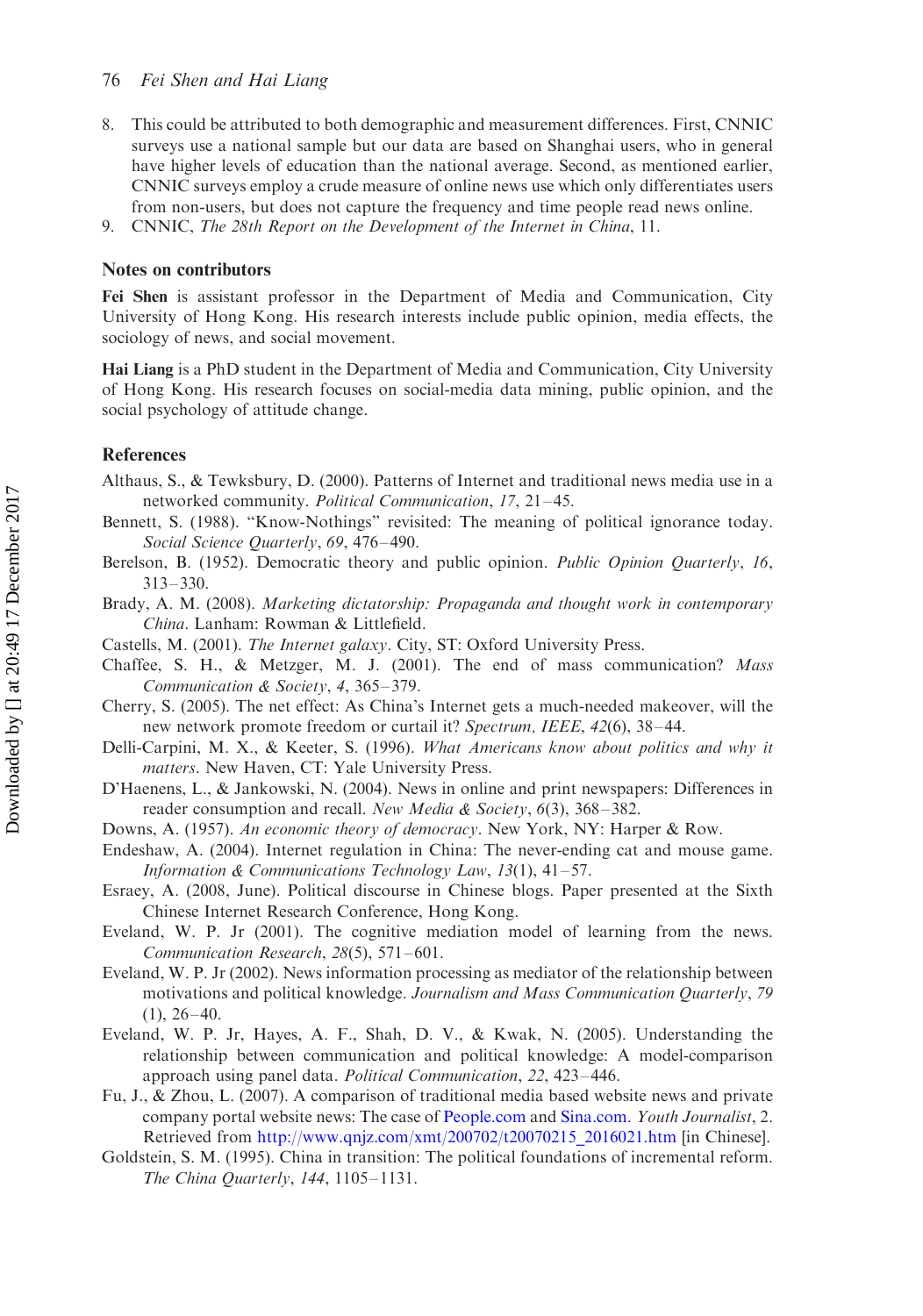- <span id="page-18-2"></span>Guo, S., & Feng, G. (2012). Understanding support for Internet censorship in China: An elaboration of the theory of reasoned action. Journal of Chinese Political Science, 17  $(1), 33 - 52.$
- <span id="page-18-8"></span>Harwit, E., & Clark, D. (2001). Shaping the Internet in China: Evolution of political control over network infrastructure and content. Asian Survey, 41(3), 377– 408.
- <span id="page-18-4"></span>He, Q. L. (2005). How does the Chinese government control the media? Modern China Studies. Retrieved from [http://www.hrichina.org/sites/default/files/oldsite/pdfs/CRF.1.2004/](http://www.hrichina.org/sites/default/files/oldsite/pdfs/CRF.1.2004/a1_MediaControl1.2004.pdf) [a1\\_MediaControl1.2004.pdf](http://www.hrichina.org/sites/default/files/oldsite/pdfs/CRF.1.2004/a1_MediaControl1.2004.pdf)
- <span id="page-18-7"></span>He, Z. (2000). Working with a dying ideology: Dissonance and its reduction in Chinese journalism. Journalism Studies, 1(4), 599-616.
- <span id="page-18-11"></span>He, Z. (2008). SMS in China: A major carrier of the nonofficial discourse universe. Information Society, 24(3), 182-190.
- <span id="page-18-12"></span>He, Z. (2009). Political communication in dual discourse universes: The Chinese experience. In L. Willant & A. Aw (Eds.), *Political communication in Asia* (pp. 43–71). New York, NY: Routledge.
- <span id="page-18-9"></span>He, Z., & Zhu, J.-H. (2002). The ecology of online newspapers: The case of China. Media, Culture, & Society, 24,  $121-127$ .
- <span id="page-18-16"></span>Hyman, H. H., & Sheatsley, P. B. (1947). Some reasons why information campaigns fail. Public Opinion Quarterly, 11, 413-423.
- <span id="page-18-0"></span>Kalathil, S., & Boas, T. C. (2003). Open networks, closed regimes: The impact of the Internet on authoritarian rule. Washington, DC: Carnegie Endowment for International Peace.
- <span id="page-18-14"></span>Katz, E., Blumler, J. C., & Gurevitch, M. (1974). Utilization of mass communication by the individual. In J. G. Blumler & E. Katz (Eds.), The uses of mass communication (pp.  $19-32$ ). Newbury Park, CA: Sage.
- Kaye, B. K., & Johnson, T. J. (2002). Online and in the know: Uses and gratifications of the Web for political information. Journal of Broadcasting and Electronic Media, 46 (March):  $54 - 71.$
- Kaye, B. K., & Johnson, T. J. (2004). A Web for all reasons: Uses and gratifications of Internet components for political information. Telematics and Informatics, 26, 197-223.
- <span id="page-18-18"></span>Kraut, R., Patterson, M., Lundmark, V., Kiesler, S., Mukopadhyay, T., & Scherlis, W. (1998). Internet paradox: A social technology that reduces social involvement and psychological wellbeing? American Psychologist, 53, 1017– 1031.
- <span id="page-18-15"></span>Kwak, N. (1999). Revisiting the knowledge gap hypothesis: Education, motivation, and media use. Communication Research, 26(4), 385–413.
- <span id="page-18-5"></span>Lee, C. C. (1990). Mass media: Of China, about China. In C. C. Lee (Ed.), Voices of China: The interplay of politics and journalism (pp. 3-32). New York, NY: Guilford.
- <span id="page-18-6"></span>Lee, C. C., He, Z., & Huang, Y. (2006). "Chinese Party Publicity Inc." conglomerated: The case of the Shenzhen Press Group. *Media, Culture & Society, 28(4), 581–602.*
- <span id="page-18-10"></span>Liu, X. (2005). Immature Chinese websites: An analysis of current situation after ten years. China News Research Center. Retrieved from [http://www.ccmedu.com/detail.aspx?](http://www.ccmedu.com/detail.aspx?BoardID=20&ID=7808&replyID=8249&skin=1) [BoardID20&ID7808&replyID8249&skin1](http://www.ccmedu.com/detail.aspx?BoardID=20&ID=7808&replyID=8249&skin=1) [in Chinese].
- <span id="page-18-17"></span>Luskin, R. C. (1990). Explaining political sophistication. Political Behavior, 12, 331–361.
- <span id="page-18-1"></span>Ma, R. (2008). Spread of SARS and war-related rumors through new media in China. Communication Quarterly, 56(4), 376– 391.
- <span id="page-18-13"></span><span id="page-18-3"></span>Marken, R. S. (1990). A science of purpose. American Behavioral Scientist, 34, 6–13.
- Mou, Y., Atkin, D., & Fu, H. (2011). Predicting discussion in a censored virtual environment. Political Communication, 28(3), 341– 356.
- <span id="page-18-19"></span>Nie, N., & Erbring, L. (2000). Internet and society: A preliminary report. Retrieved from [http://](http://www.bsos.umd.edu/socy/alan/webuse/handouts/Nie%20and%20Erbring-Internet%20and%20Society%20a%20Preliminary%20Report.pdf) [www.bsos.umd.edu/socy/alan/webuse/handouts/Nie%20and%20Erbring-Internet%](http://www.bsos.umd.edu/socy/alan/webuse/handouts/Nie%20and%20Erbring-Internet%20and%20Society%20a%20Preliminary%20Report.pdf) [20and%20Society%20a%20Preliminary%20Report.pdf](http://www.bsos.umd.edu/socy/alan/webuse/handouts/Nie%20and%20Erbring-Internet%20and%20Society%20a%20Preliminary%20Report.pdf)
- Nguyen, A., & Western, M. (2007). Socio-structural correlates of online news and information adoption/use: Implications for the digital divide. Journal of Sociology 43, 167– 185.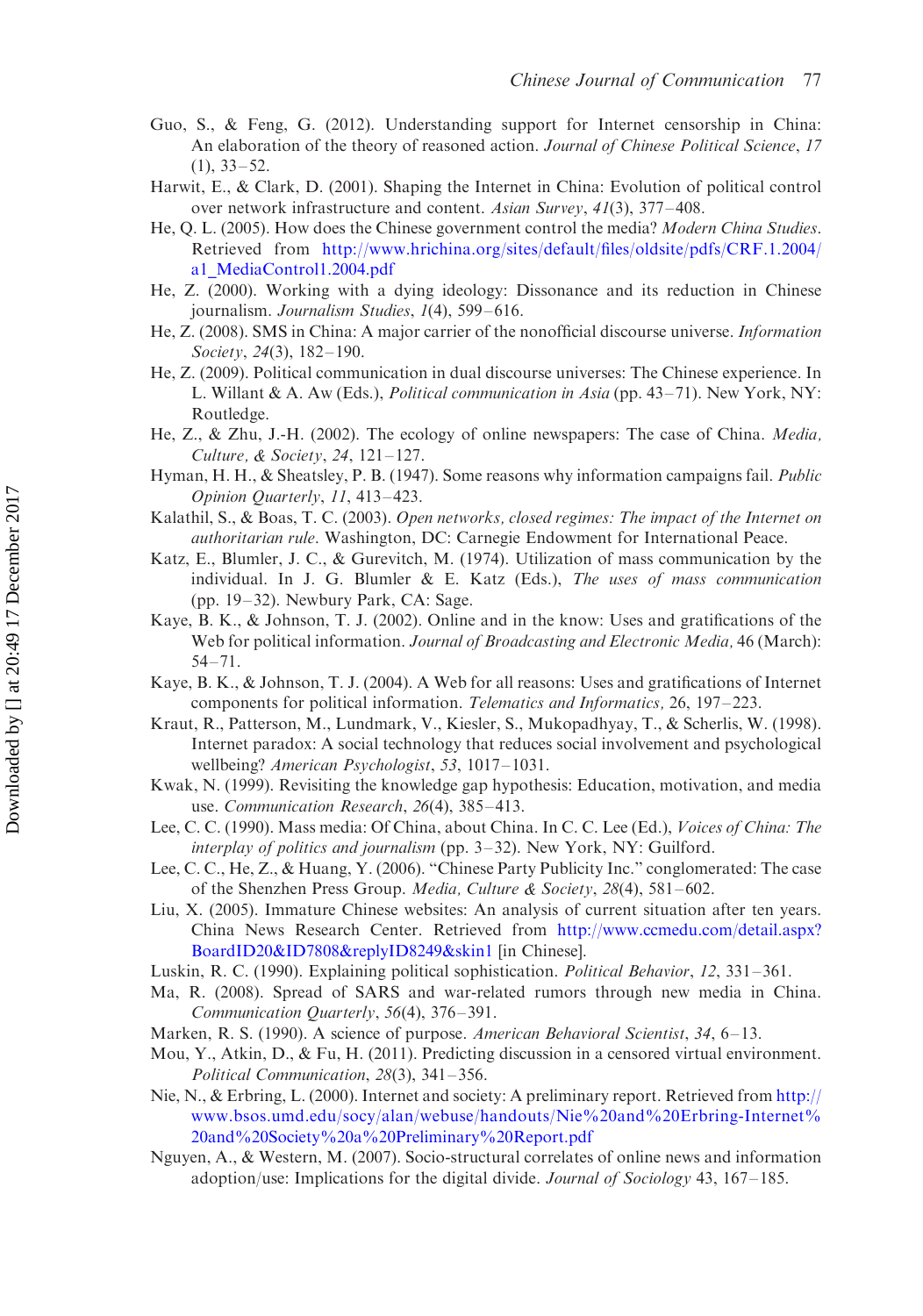<span id="page-19-11"></span>Popkin, S. L. (1991). The reasoning voter. Chicago, IL: University of Chicago Press.

- <span id="page-19-14"></span>Price, V., & Czilli, E. J. (1996). Modeling patterns of news recognition and recall. Journal of Communication,  $46(2)$ ,  $55-78$ .
- <span id="page-19-12"></span>Schudson, M. (1998). The good citizen. New York, NY: Martin Kessler Books.
- <span id="page-19-20"></span>Shah, D. V., Kwak, N., & Holbert, R. L. (2001). "Connecting" and "disconnecting" with civic life: Patterns of internet use and the production of social capital. Political Communication,  $18(2)$ ,  $141-162$ .
- <span id="page-19-9"></span>Shen, F., Lu, Y., Guo, Z., & Zhou, B. (2011). News media use, perception, and efficacy: A multi-level analysis of media participation in China. Chinese Journal of Communication, 4(4), 475– 495.
- <span id="page-19-19"></span>Shen, F., & Wang, N. (2013). Dualistic discourse universes and opinion expression in online versus offline communities. In P. Moy (Ed.), Communication and community (pp. 189–205). New York, NY: Hampton Press.
- <span id="page-19-4"></span>Shen, F., Wang, N., Guo, S., & Guo, L. (2009). Online network size, efficacy, and opinion expression: Assessing the impacts of Internet use in China. International Journal of Public Opinion Research, 21, 451–476.
- Stempel, G. H., III, Hargrove, T., & Bernt, J. P. (2000). Relation of growth of use of the Internet to changes in media use from 1995 to 1999. Journalism and Mass Communication Quarterly, 77, 71 – 79.
- <span id="page-19-16"></span>Sunstein, C. (2001). *[Republic.com](http://Republic.com)*. Princeton University Press.
- <span id="page-19-0"></span>Tai, Z. (2006). The Internet in China: Cyberspace and civil society. New York, NY: Routledge.
- <span id="page-19-6"></span>Tang, L., & Bhattacharya, S. (2011). Power and resistance: A case study of satire on the Internet. Socioloical Research Online, 16(2), 11. Retrieved from [http://www.socresonline.](http://www.socresonline.org.uk/16/2/11.html) [org.uk/16/2/11.html](http://www.socresonline.org.uk/16/2/11.html)
- <span id="page-19-8"></span>Tang, L., & Yang, P. (2011). Symbolic power and the Internet: The power of a 'horse'. Media, Culture & Society, 33(5), 675-691.
- <span id="page-19-10"></span>Tewksbury, D. (2003). What do Americans really want to know? Tracking the behavior of news readers on the Internet. Journal of Communication, 53(4), 694-710.
- <span id="page-19-15"></span>Tewksbury, D., & Althaus, S. (2000). Differences in knowledge acquisition among readers of the paper and online versions of a national newspaper. Journalism and Mass Communication Quarterly, 77(3), 457-479.
- <span id="page-19-18"></span>Tichenor, P. J., Donohue, G. A., & Olien, C. N. (1970). Mass media flow and differential growth in knowledge. Public Opinion Quarterly, 34(2), 159-170.
- <span id="page-19-17"></span>Viswanath, K., Kosicki, G. M., Fredin, E. S., & Park, E. (2000). Local community ties, community-boundedness, and local public affairs knowledge gaps. Communication Research, 27(1), 27-50.
- <span id="page-19-5"></span>Wang, N., Guo, Z., & Shen, F. (2011). Message, perception, and the Beijing Olympics: Impact of differential media exposure on perceived opinion diversity. Communication Research,  $38(3)$ ,  $422 - 445$ .
- Xenos, M. A., & Moy, P. (2007). Direct and differential effects of the Internet on political and civic engagement. Journal of Communication, 57, 704– 718.
- <span id="page-19-1"></span>Yang, G. (2003a). The co-evolution of the Internet and civil society in China. Asian Survey, 43, 405– 422.
- <span id="page-19-2"></span>Yang, G. (2003b). The Internet and civil society in China: A preliminary assessment. Journal of Contemporary China, 12(36), 453-475.
- <span id="page-19-3"></span>Yang, G. (2003c). The Internet and the rise of a transnational Chinese cultural sphere. Media, Culture & Society, 25, 469–490.
- <span id="page-19-7"></span>Yang, K. C. C. (2010). The aborted Green dam-youth escort censor-ware project in China: A case study of emerging civic participation in China's Internet policy-making process. Telematics and Informatics, 28(2), 101-111.
- <span id="page-19-13"></span>Yi, Q., & Xi, L. (2007). A comparison of news service between Sina and Netease. Press Circles, 1. Retrieved from <http://www.chinact.org.cn/Html/200611610304-1.html> [in Chinese].